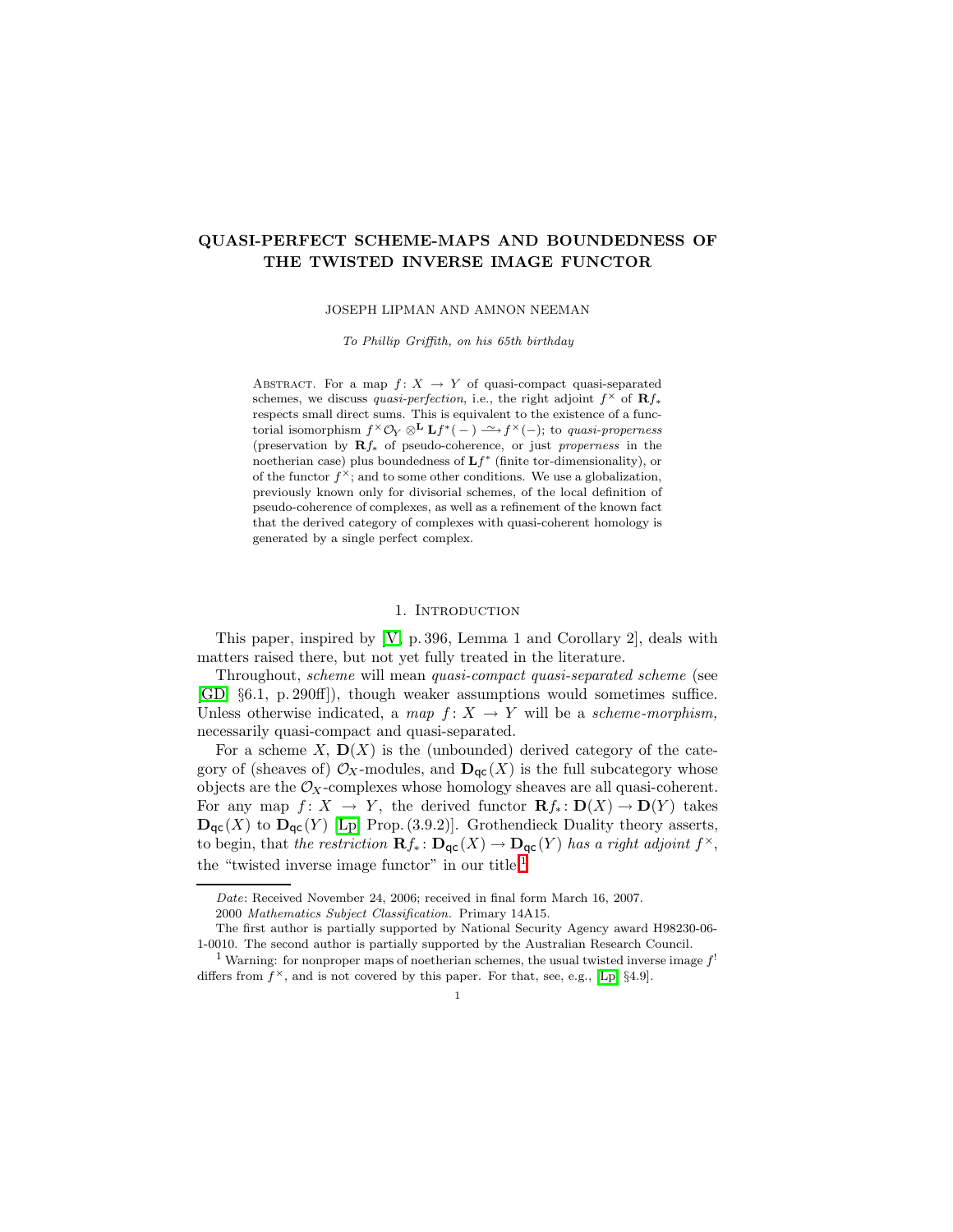A proof for maps of separated schemes, suggested by Deligne's appendix to [\[H\]](#page-26-3), is described in [\[Lp,](#page-26-2) §4.1]. This proof depends ultimately on the Special Adjoint Functor Theorem, applied to categories of sheaves. A more direct approach, via Brown Representability—which applies immediately to derived categories—is given in [\[N1\]](#page-26-4). Originally this too required separability, but now that assumption can be dropped because of [\[BB,](#page-26-5) p. 9, Thm. 3.3.1], which gives that  $\mathbf{D}_{\mathsf{qc}}(X)$  is compactly generated, and because  $\mathbf{R}f_*$  commutes with  $\mathbf{D}_{\mathsf{qc}}$ -coproducts (= direct sums) [\[Lp,](#page-26-2) (3.9.3.3)].<sup>[2](#page-1-0)</sup>

The functor  $f^{\times}$  emerging from these proofs commutes with translation  $($ =suspension) of complexes, and is *bounded-below* (*way-out right* in the sense of [\[H,](#page-26-3) p. 68]), i.e., there exists an integer m such that for every  $F \in \mathbf{D}_{\text{GC}}(Y)$ with  $H^i F = 0$  for all i less than some integer  $n(F)$ , it holds that  $H^i f^{\times} F = 0$ for all  $i < n(F) - m$  (see [\[Lp,](#page-26-2) (4.1.8) and the remarks preceding it]).

"Bounded-below" has a similar meaning for any functor between derived categories. *Bounded-above* is defined in an analogous way, with  $>$  (resp.  $+)$ ) in place of  $\lt$  (resp. –). A functor is *bounded* if it is bounded both above and below. Boundedness enables a potent form of induction in derived categories, expressed by the "way-out Lemmas" [\[H,](#page-26-3) p. 68, Prop. 7.1 and p. 73, Prop. 7.3].

For example, the left adjoint  $Lf^*$  of  $Rf_*$  is always bounded-above; and  $Lf^*$  is bounded iff f has finite tor-dimension (a.k.a. finite flat dimension), that is, there is an integer  $d \geq 0$  such that for each  $x \in X$  there exists an exact sequence of  $\mathcal{O}_{Y, f(x)}$ -modules

$$
0 \to P_d \to P_{d-1} \to \cdots \to P_1 \to P_0 \to \mathcal{O}_{X,x} \to 0
$$

with  $P_i$  flat over  $\mathcal{O}_{Y, f(x)}$   $(0 \leq i \leq d)$ .

We will be concerned with the relation between boundedness of the right adjoint  $f^{\times}$  and the left adjoint  $\mathbf{L} f^*$ , especially in the context of quasi-perfection, a property of maps to be discussed at length now and in §2.

<span id="page-1-1"></span>**Definition 1.1.** We say a map  $f: X \to Y$  is quasi-perfect if  $f^{\times}$  respects direct sums in  $\mathbf{D}_{\text{qc}}$ , i.e., for any small  $\mathbf{D}_{\text{qc}}(Y)$ -family  $(E_{\alpha})$  the natural map is an isomorphism

$$
\underset{\alpha}{\oplus} f^{\times}E_{\alpha} \stackrel{\sim}{\longrightarrow} f^{\times}(\underset{\alpha}{\oplus}E_{\alpha}).
$$

As will be explained below, quasi-perfection is also characterized by the existence of a canonical isomorphism

$$
f^{\times} \mathcal{O}_Y \otimes^{\mathbf{L}} \mathbf{L} f^* F \stackrel{\sim}{\longrightarrow} f^{\times} F \qquad (F \in \mathbf{D}_{\mathsf{qc}}(Y)).
$$

More characterizations are given in §2—for instance, via compatibility of  $f^{\times}$  with tor-independent base change (Theorem [2.7\)](#page-7-0). That section also brings in the related condition on maps of being perfect, i.e., pseudo-coherent

<span id="page-1-0"></span><sup>&</sup>lt;sup>2</sup>Subsequently, a slightly simpler proof was given in [\[BB,](#page-26-5) p. 14, 3.3.4]. (In that proof one needs to replace "flabby" by "quasi-flabby," see [\[Kf,](#page-26-6) §2].)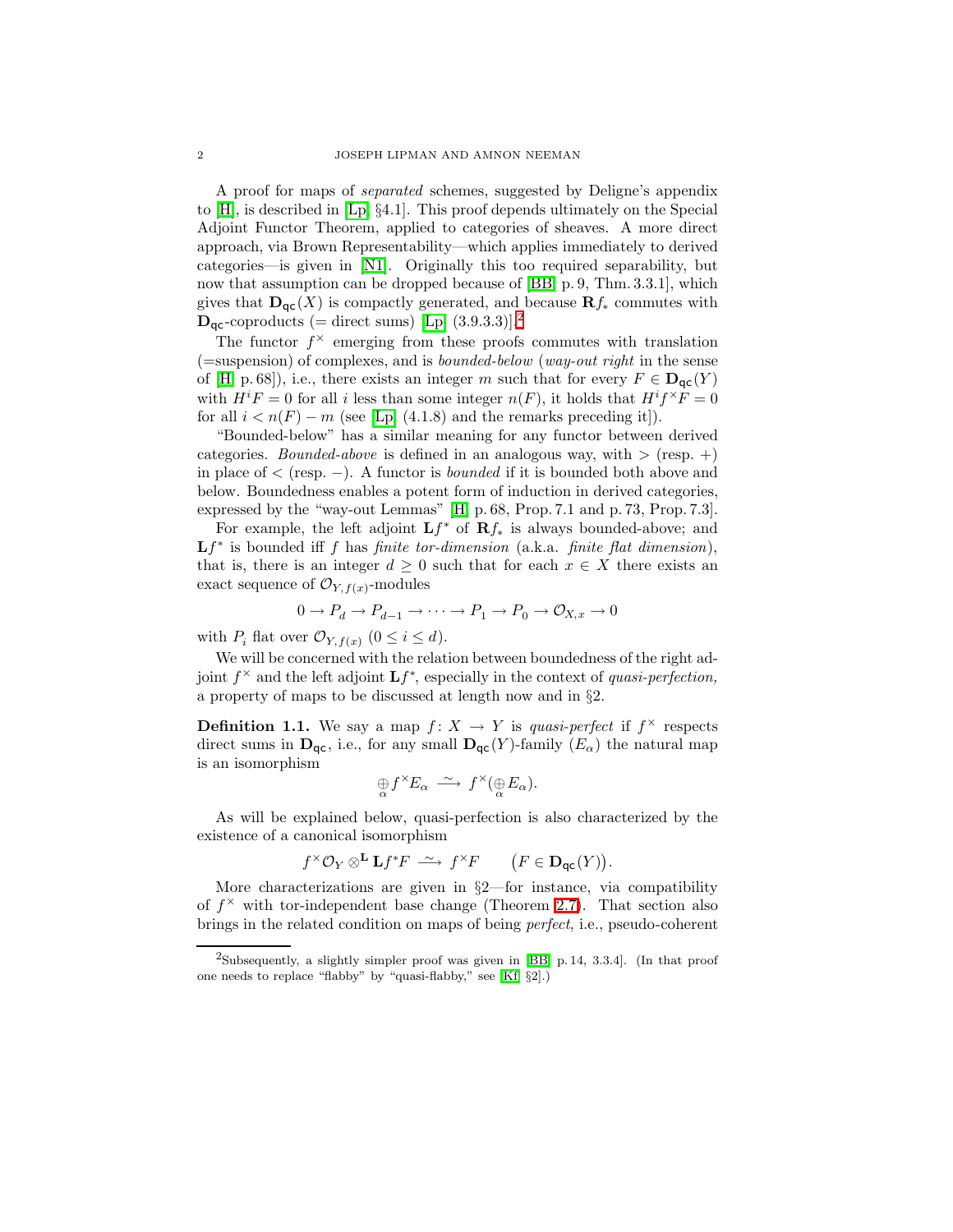and of finite tor-dimension. (Pseudo-coherence will be reviewed in §2. It holds, for instance, for all finite-type maps of noetherian schemes; and then descent to the noetherian case yields that every flat, finitely presentable map is pseudo-coherent.) For example, for a proper map  $f$  of noetherian schemes, f is quasi-perfect  $\Leftrightarrow f$  is perfect  $\Leftrightarrow f^{\times}$  is bounded.

It is stated in  $[V, p. 396, Lemma 1]$  that any proper map f of finitedimensional noetherian schemes is quasi-perfect. In general, however, this fails even for closed immersions. But  $f^{\times}$  does respect direct sums when the summands  $E_{\alpha}$  are uniformly homologically bounded below, i.e., there exists an integer n such that for all  $\alpha$ ,  $H^i E_\alpha = 0$  whenever  $i < n$  [\[Lp,](#page-26-2) (4.7.6)(b)]. Consequently, if the functor  $f^{\times}$  is bounded, then f is quasi-perfect.

Our main results say more. But first, call a map  $f: X \to Y$  quasi-proper if  $\mathbf{R}f_*$  takes pseudo-coherent  $\mathcal{O}_X$ -complexes to pseudo-coherent  $\mathcal{O}_Y$ -complexes. (Again, pseudo-coherence is explained in  $\S2$ . In particular, if X is noetherian then  $E \in D(X)$  is pseudo-coherent iff the homology sheaves  $H<sup>n</sup>(E)$  are all coherent, and vanish for  $n \gg 0$ .) Kiehl showed that *every proper pseudo*coherent map is quasi-proper. Consequently, any flat, finitely presentable, proper map, being pseudocoherent, is quasi-proper (and perfect and quasiperfect as well). Moreover, when  $Y$  is noetherian, every finite-type separated quasi-proper  $f: X \to Y$  is proper.

Here are the main results.

## <span id="page-2-0"></span>**Theorem 1.2.** For a map  $f: X \to Y$ , the following are equivalent:

- (i) f is quasi-perfect (resp. perfect).
- (ii) f is quasi-proper (resp. pseudo-coherent) and has finite tor-dimension.
- (iii) f is quasi-proper (resp. pseudo-coherent) and  $f^{\times}$  is bounded.

Hence, by Kiehl's theorem, every proper perfect map is quasi-perfect.

The implication (i)  $\Rightarrow$  (iii) is worked out in §4. The proofs in §4 are based on Theorems [4.1](#page-11-0) and [4.2,](#page-12-0) which are of independent interest.

Theorem [4.1](#page-11-0) states that for a scheme X, any pseudo-coherent  $\mathcal{O}_X$ -complex can be "arbitrarily-well approximated," globally, by a perfect complex. (Local approximability is essentially the definition of pseudo-coherence. The global result was previously known only for divisorial schemes.)

This leads to quasi-proper maps being characterized as those  $f$  such that  $\mathbf{R}f_*$  takes perfect complexes to pseudo-coherent ones. Since by Prop. [2.1,](#page-5-0) quasi-perfect maps are those f such that  $\mathbf{R}f_*$  takes perfect complexes to perfect ones, it follows at once that quasi-perfect maps are quasi-proper.

Theorem [4.2](#page-12-0) refines a theorem of Bondal and van den Bergh [\[BB,](#page-26-5) p. 9, Thm. 3.1.1] which states that the triangulated category  $\mathbf{D}_{\text{ac}}(X)$  is generated by a single perfect complex. With this in hand, one can prove Corollary [4.3.1,](#page-12-1) which says that for any quasi-perfect or perfect f as above,  $f^{\times}$  is bounded.

The implication (iii)  $\Rightarrow$  (ii) results from Theorem [3.1,](#page-9-0) which says, for any  $f: X \to Y$  as above, if  $f^{\times}$  is bounded then f has finite tor-dimension.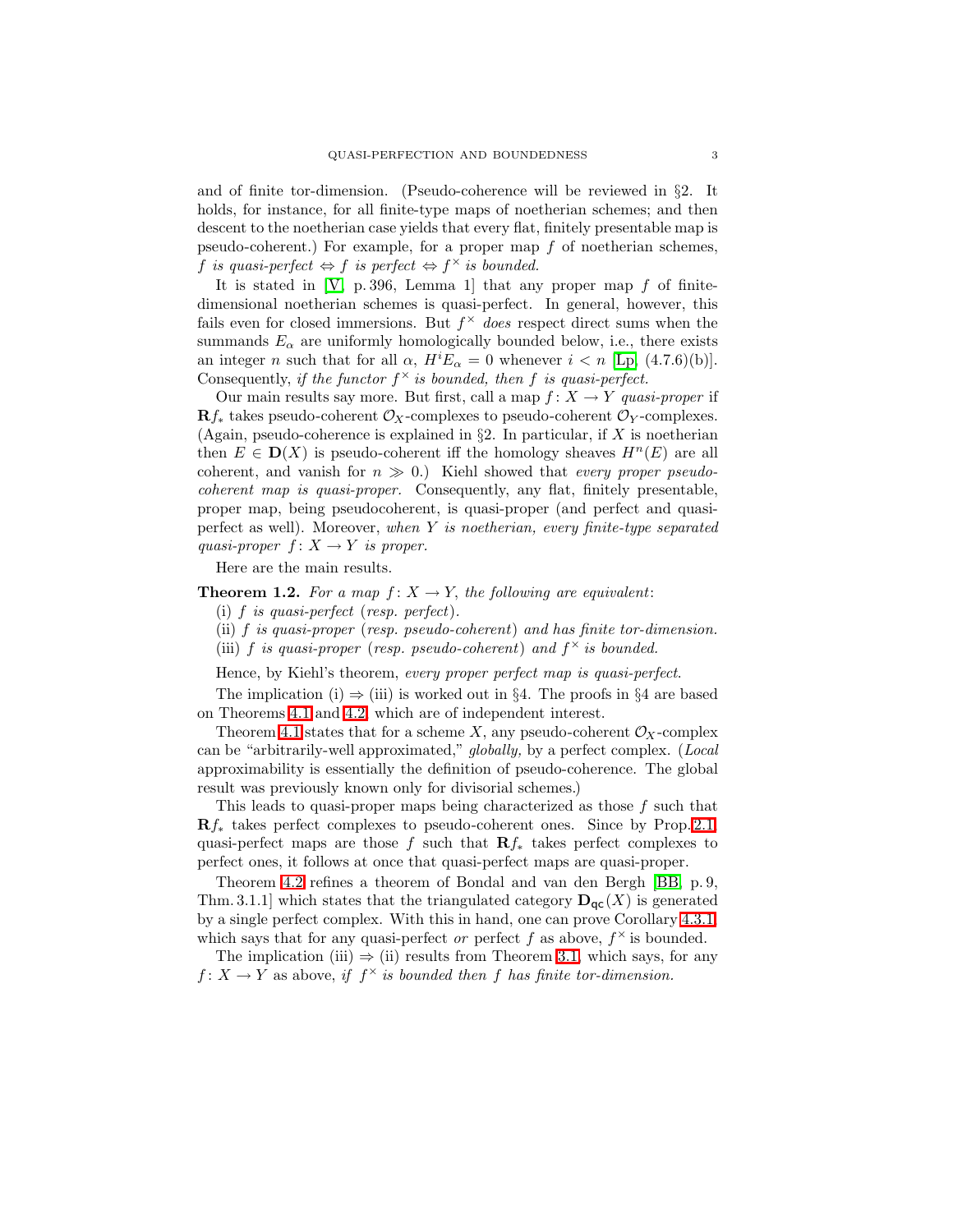Finally, the implication (ii)  $\Rightarrow$  (i) holds by definition for the resp. case, and is proved for the other case in  $\S2$ , Example [2.2\(](#page-5-1)a).

Let us call a map  $f: X \to Y$  locally embeddable if every  $y \in Y$  has an open neighborhood V over which the induced map  $f^{-1}V \to V$  factors as  $f^{-1}V \stackrel{i}{\rightarrow} Z \stackrel{p}{\rightarrow} V$  where i is a closed immersion and p is smooth. (For instance, any quasi-projective  $f$  satisfies this condition.) Proposition [2.5](#page-6-0) asserts that any quasi-proper locally embeddable map is pseudo-coherent. A similar proof shows that any quasi-perfect locally embeddable map is perfect. By 1.2, then, a locally embeddable map is quasi-perfect iff it is quasi-proper and perfect.

The equivalence of (i) and (ii) in Theorem [1.2](#page-2-0) generalizes  $[V, p. 396, Cor. 2]$ , in view of the following characterization (mentioned above) of quasi-perfection.

For a map  $f: X \to Y$ , and for any  $E \in \mathbf{D}_{\mathsf{qc}}(X)$ ,  $F \in \mathbf{D}_{\mathsf{qc}}(Y)$ , with ⊗= := ⊗L, the derived tensor product, the "projection map"

$$
\pi\colon (\mathbf{R} f_*E)\underset{\simeq}{\otimes} F\to \mathbf{R} f_*(E\underset{\simeq}{\otimes}\mathbf{L} f^*F),
$$

defined to be adjoint to the natural composite map

$$
\mathbf{L} f^{*} \big( (\mathbf{R} f_{*} E) \underset{\cong}{\otimes} F \big) \stackrel{\sim}{\longrightarrow} (\mathbf{L} f^{*} \mathbf{R} f_{*} E) \underset{\cong}{\otimes} \mathbf{L} f^{*} F \to E \underset{\cong}{\otimes} \mathbf{L} f^{*} F,
$$

is an isomorphism. (This is well-known under more restrictive hypotheses; for a proof in the stated generality, see  $[L_p, Prop. (3.9.4)].$  There results a natural map

<span id="page-3-0"></span>(1.3) 
$$
\chi_F \colon f^{\times} \mathcal{O}_Y \otimes \mathbf{L} f^* F \to f^{\times} F \qquad (F \in \mathbf{D}_{\mathsf{qc}}(Y)),
$$

adjoint to the natural composite map

$$
\mathbf{R} f_*(f^{\times} \mathcal{O}_Y \underset{\varphi}{\otimes} \mathbf{L} f^* F) \xrightarrow[\pi^{-1}]{} \mathbf{R} f_* f^{\times} \mathcal{O}_Y \underset{\varphi}{\otimes} F \to \mathcal{O}_Y \underset{\varphi}{\otimes} F = F.
$$

It is clear (since  $\mathcal{Q}$  and  $Lf^*$  both respect direct sums, see e.g., [\[Lp,](#page-26-2) 3.8.2]) that if  $\chi_F$  is an isomorphism for all  $F \in \mathbf{D}_{\mathsf{qc}}(Y)$  then f is quasi-perfect; and Proposition [2.1](#page-5-0) gives the converse.

### 2. quasi-perfect maps

For surveying quasi-perfection in more detail, starting with Proposition [2.1,](#page-5-0) we need some preliminaries.

First, a brief review of the notion of pseudo-coherence of complexes. (Details can be found in the primary source  $[I, E \times \text{X}]\text{ is a constant.}$ accessibly, in [\[TT,](#page-26-8) pp. 283ff,  $\S2$ ]; a summary appears in [\[Lp,](#page-26-2)  $\S4.3$ ].) The idea is built up from that of *strictly perfect*  $\mathcal{O}_X$ -complex, i.e., bounded complex of finite-rank free  $\mathcal{O}_X$ -modules.

For  $n \in \mathbb{Z}$ , a map  $\xi \colon P \to E$  in  $\mathbf{K}(X)$ , the homotopy category of  $\mathcal{O}_X$ complexes, (resp. in  $\mathbf{D}(X)$ ), is said to be an *n*-quasi-isomorphism (resp. n-isomorphism) if the following two equivalent conditions hold:

(1) The homology map  $H^j(\xi)$ :  $H^j(P) \to H^j(E)$  is bijective for all  $j > n$ and surjective for  $j = n$ .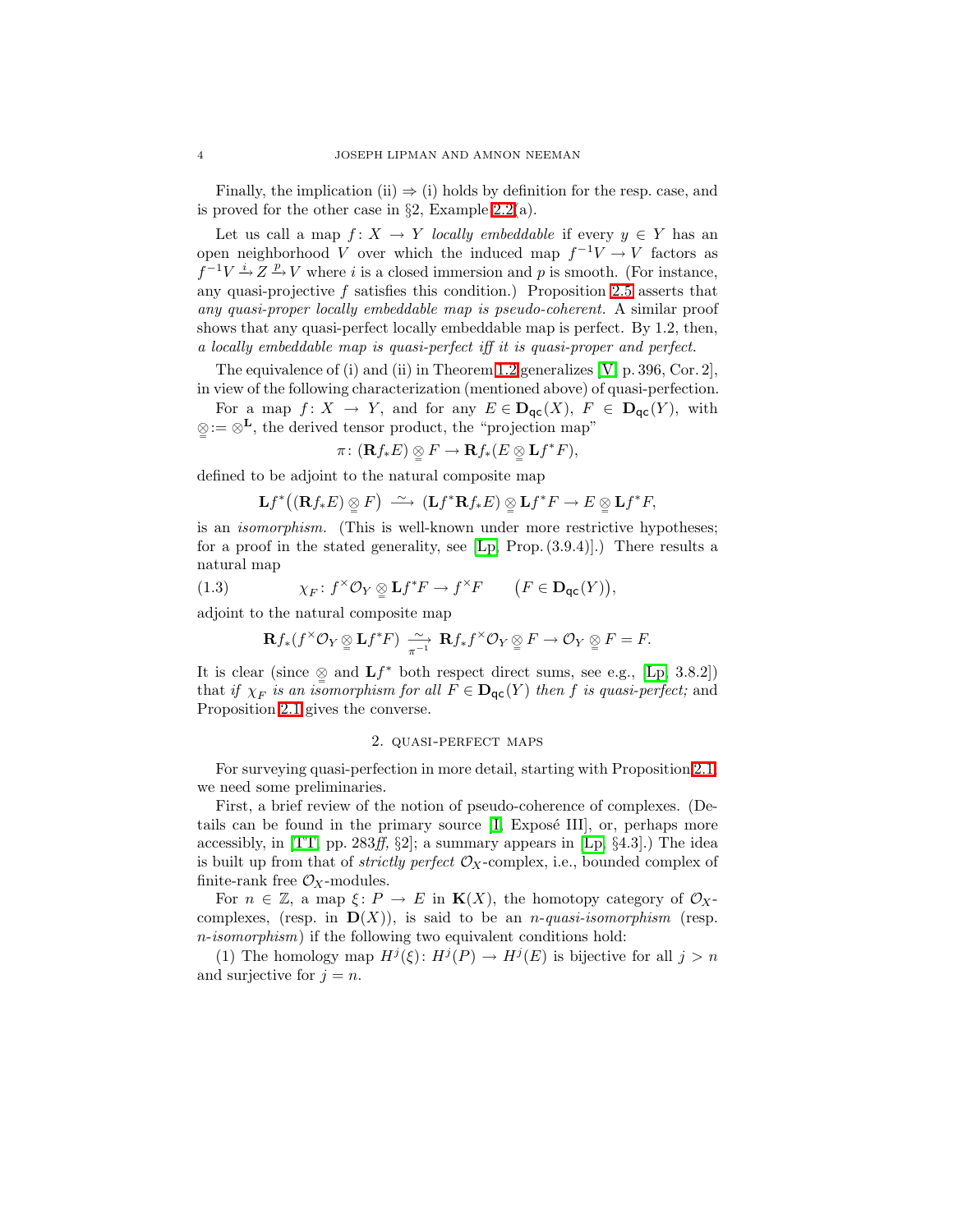(2) For any  $K(X)$ - (resp.  $D(X)$ -)triangle

$$
P \xrightarrow{\xi} E \xrightarrow{\qquad} Q \xrightarrow{\qquad} P[1],
$$

it holds that  $H^j(Q) = 0$  for all  $j \geq n$ .

Then E is said to be *n-pseudo-coherent* if X has an open covering  $(U_\alpha)$  such that for each  $\alpha$  there exists a strictly perfect  $\mathcal{O}_{U_{\alpha}}$ -complex  $P_{\alpha}$  and an *n*-quasiisomorphism (or equivalently, an *n*-isomorphism)  $P_{\alpha} \to E|_{U_{\alpha}}$ , see [I, p. 98, Définition 2.3]; and E is *pseudo-coherent* if E is *n*-pseudo-coherent for every *n*. If  $\mathcal{O}_X$  is coherent, this means simply that F has coherent homology sheaves, vanishing in all sufficiently large degrees  $[ibid, p. 116, top]$ . When X is noetherian and finite-dimensional, it means that  $F$  is globally  $\mathbf D$ -isomorphic to a bounded-above complex of coherent  $\mathcal{O}_X$ -modules [ibid., p. 168, Cor. 2.2.2.1].

A complex  $E \in D(X)$  (X a scheme) is said to be *perfect* if it is locally D-isomorphic to a strictly perfect  $\mathcal{O}_X$ -complex. More precisely, E is said to have perfect amplitude in [a, b]  $(a \leq b \in \mathbb{Z})$  if locally on X, E is **D**-isomorphic to a bounded complex of finite-rank free  $\mathcal{O}_X$ -modules vanishing in all degrees  $\langle a \text{ or } b \rangle$ . Thus E is perfect iff it has perfect amplitude in some interval [a, b].

By [I, p. 134, 5.8], E has perfect amplitude in [a, b] iff E is  $(a-1)$ -pseudocoherent and has tor-amplitude in  $[a, b]$  (i.e., is globally **D**-isomorphic to a flat complex vanishing in all degrees  $\langle a \text{ and } b \rangle$ . So E is perfect iff it is pseudo-coherent and has finite tor-dimension (the latter meaning that it is D-isomorphic to a bounded flat complex).

A map  $f: X \to Y$  is *pseudo-coherent* if every  $x \in X$  has an open neighborhood U such that the restriction  $f|_U$  factors as  $U \to Z \to Y$ , where i is a closed immersion such that  $i_*\mathcal{O}_U$  is pseudo-coherent on Z, and p is smooth [I, p. 228, Défn. 1.2]. Pseudo-coherent maps are finitely presentable. Compositions of pseudo-coherent maps are pseudo-coherent [I, p. 236, Cor. 1.14].

A map is perfect if it is pseudo-coherent and has finite tor-dimension [I, p. 250, Défn. 4.1]. Any smooth map is perfect, any regular immersion (= closed immersion corresponding to a quasi-coherent ideal generated locally by a regular sequence) is perfect, and compositions of perfect maps are perfect  $[I, p. 253, Cor. 4.5.1(a)].$ 

For noetherian Y, any finite-type  $f: X \to Y$  is pseudo-coherent. Pseudocoherence (resp. perfection) of maps survives tor-independent base change [\[ I,](#page-26-7) p. 233, Cor. 1.10; p. 257, Cor. 4.7.2]. Hence, by descent to the noetherian case  $[EGA, IV, (11.2.7)], every flat finitely-presentable map is perfect.$ 

A map  $f: X \to Y$  is quasi-proper if  $\mathbb{R} f_*$  takes pseudo-coherent  $\mathcal{O}_X$ complexes to pseudo-coherent  $\mathcal{O}_Y$ -complexes.

Kiehl's Finiteness Theorem [\[Kl,](#page-26-10) p. 315, Thm. 2.9 ′ ] (first proved by Illusie for projective maps  $[I, p. 236, Thm. 2.2]$  generalizes preservation of coherence by higher direct images under proper maps of noetherian schemes. It states that every proper pseudo-coherent map is quasi-proper.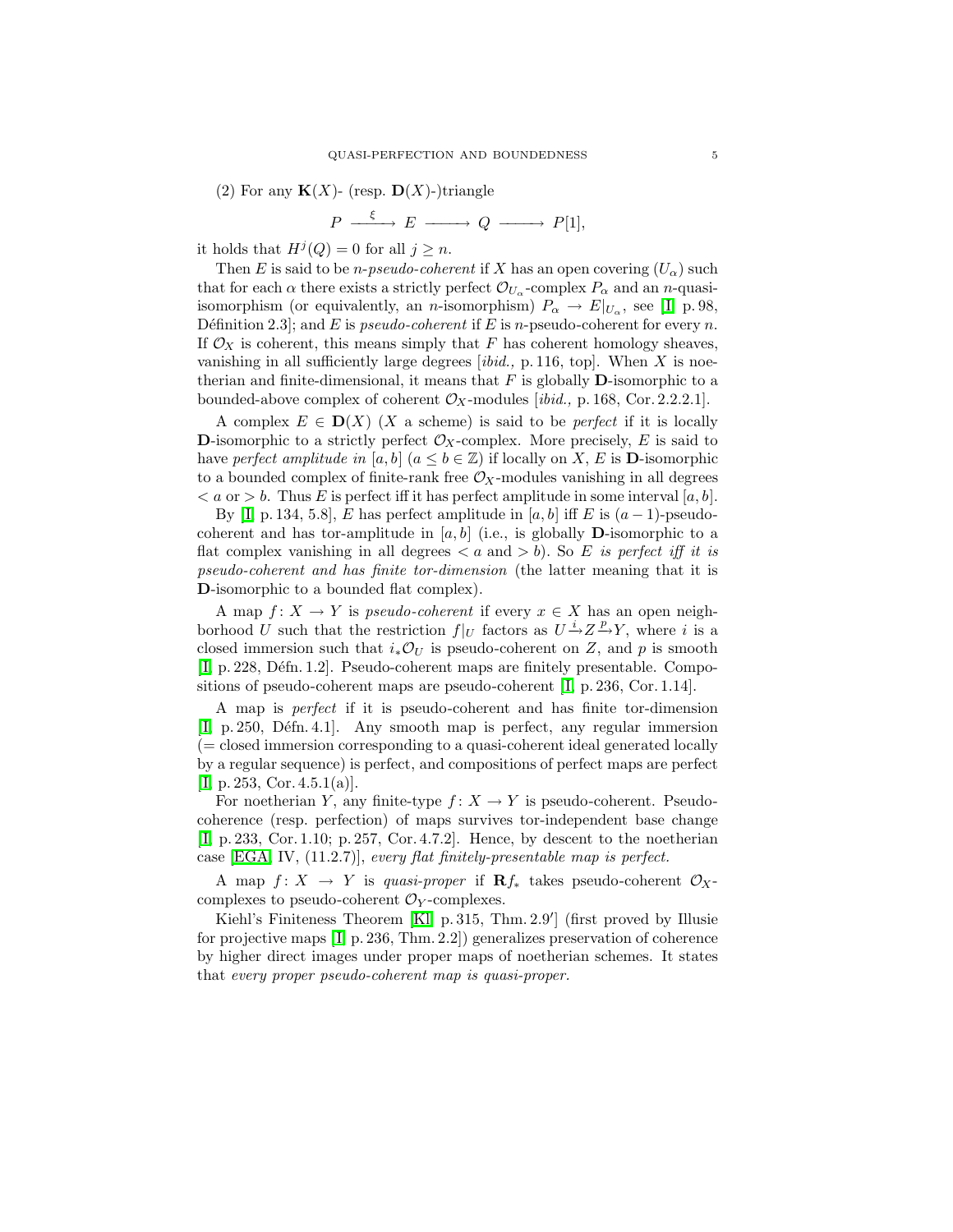This theorem (or its special case  $[I, p. 240, Cor. 2.5]$ ), plus  $[Lp, Ex. (4.3.9)]$  $[Lp, Ex. (4.3.9)]$ implies that if Y is noetherian then a finite-type separated  $f: X \to Y$  is quasiproper iff it is proper.

For details in the proof of the following Proposition, and for some subsequent considerations, recall that an object C in a triangulated category  $\mathcal T$  is compact if for every small  $\mathcal{T}$ -family  $(E_{\alpha})$  the natural map is an isomorphism

$$
\bigoplus_{\alpha} \text{Hom}(C, E_{\alpha}) \xrightarrow{\sim} \text{Hom}(C, \bigoplus_{\alpha} E_{\alpha}).
$$

<span id="page-5-0"></span>For any scheme X, the compact objects of  $\mathbf{D}_{\text{qc}}(X)$  are just the perfect complexes, of which one is a generator [\[BB,](#page-26-5) p. 9, Thm. 3.1.1].

## **Proposition 2.1.** For a map  $f: X \to Y$ , the following are equivalent:

- (i)  $f$  is quasi-perfect (Definition [1.1\)](#page-1-1).
- (ii) The functor  $\mathbf{R}f_*$  takes perfect complexes to perfect complexes.
- (ii)' If S is a perfect generator of  $\mathbf{D}_{\mathsf{qc}}(X)$  then  $\mathbf{R} f_*S$  is perfect.
- (iii) The twisted inverse image functor  $f^{\times}$  has a right adjoint.
- (iv) For all  $F \in \mathbf{D}_{\text{qc}}(Y)$ , the map in [\(1.3\)](#page-3-0) is an isomorphism

$$
\chi_F\colon f^\times \mathcal{O}_Y\underset{=}{\otimes} \mathbf{L} f^*F \ \xrightarrow{\sim} \ f^\times F.
$$

*Proof.* (i)  $\Leftrightarrow$  (ii)  $\Leftrightarrow$  (ii)': [\[N1,](#page-26-4) p. 224, Thm. 5.1].

- $(i)$  ⇒ (iii): [\[N1,](#page-26-4) p. 223, Thm. 4.1].
- $(iii) \Rightarrow (i):$  simple.
- $(i) \Rightarrow (iv) \Rightarrow (i)$ : See [\[N1,](#page-26-4) p. 226, Thm. 5.4].

To be precise, the results in [\[N1\]](#page-26-4) are proved for *separated* schemes; but with the remark preceding Prop. 2.1, one readily verifies that the proofs survive without any separability requirement.

<span id="page-5-1"></span>**Examples 2.2.** (a) Any quasi-proper map f of finite tor-dimension—in particular, by Kiehl's theorem, any proper perfect map—is quasi-perfect. Indeed,  $\mathbf{R}f_*$  preserves pseudo-coherence, and by [I, p. 250, 3.7.2] (a consequence of the projection isomorphism mentioned near the end of the above Introduction),  $\mathbf{R}f_*$  preserves finite tor-dimensionality of complexes; so Prop. [2.1\(](#page-5-0)ii) holds.

(b) Let  $f: X \to Y$  be a map with X divisorial—i.e., X has an ample family  $(\mathcal{L}_i)_{i\in I}$  of invertible  $\mathcal{O}_X$ -modules [I, p. 171, Défn. 2.2.5]. Then [\[N1,](#page-26-4) p. 212, Example 1.11 and p. 224, Theorem 5.1] show that f is quasi-perfect  $\Leftrightarrow$  for each  $i \in I$ , the  $\mathcal{O}_Y$ -complex  $\mathbf{R} f_*(\mathcal{L}_i^{\otimes -n_i})$  is perfect for all  $n_i \gg 0$ .

(c) Let f be quasi-projective and let  $\mathcal L$  be an f-ample invertible sheaf. Then f is quasi-perfect  $\Leftrightarrow$  the  $\mathcal{O}_Y$ -complex  $\mathbf{R}f_*(\mathcal{L}^{\otimes -n})$  is perfect for all  $n \gg 0$ .

Indeed, condition (ii) in Prop. [2.1,](#page-5-0) together with the compatibility of  $\mathbb{R} f_*$ and open base change, implies that quasi-perfection is a property of  $f$  which can be checked locally on Y, and the same holds for perfection of  $\mathbf{R} f_*(\mathcal{L}^{\otimes -n})$ ; so we may assume  $Y$  affine, and apply  $(b)$ .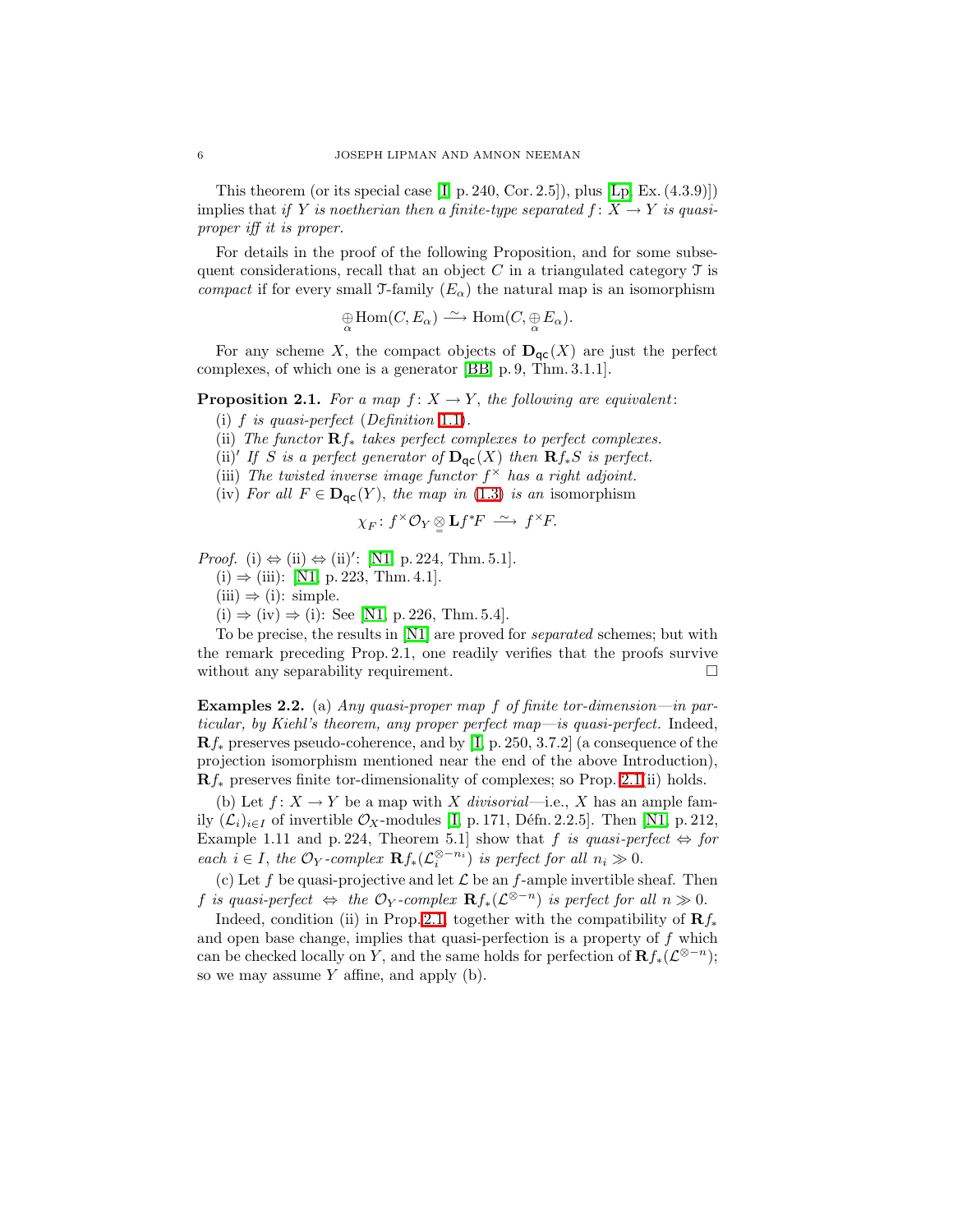- (d) For a *finite* map  $f: X \to Y$  the following are equivalent:
- (i)  $f$  is quasi-perfect.

(ii)  $f$  is perfect.

(iii) The complex  $f_*\mathcal{O}_X \cong \mathbf{R} f_*\mathcal{O}_X$  is perfect.

This follows quickly from (a) and from Proposition [2.1\(](#page-5-0)ii).

<span id="page-6-1"></span>A tor-independent square is a fiber square of maps

(2.3) 
$$
X' \xrightarrow{v} X
$$

$$
g \downarrow \qquad \qquad \downarrow f
$$

$$
Y' \xrightarrow{u} Y
$$

(that is, the natural map is an isomorphism  $X' \longrightarrow X \times_Y Y'$ ) such that for all  $x \in X$ ,  $y' \in Y'$  and  $y \in Y$  with  $f(x) = u(y') = y$ , and all  $i > 0$ ,  $\operatorname{Tor}^{\mathcal{O}_{Y,y}}_i(\mathcal{O}_{X,x},\mathcal{O}_{Y',y'})=0.$ 

The following stability properties will be useful.

- <span id="page-6-3"></span>Proposition 2.4. For any tor-independent square  $(2.3)$ ,
	- (i) If the functor  $f^{\times}$  is bounded then so is  $g^{\times}$ .
	- (ii) If  $f$  is quasi-perfect then so is  $g$ .
	- (iii) If f is quasi-proper then so is  $q$ .

*Proof.* (i) and (ii) are proved in  $[Lp, (4.7.3.1)]$ ; and (iii) is treated in Prop. [4.4](#page-13-0) below (a slight change in whose proof gives another proof of (ii)).  $\Box$ 

<span id="page-6-2"></span>Since perfection (resp. pseudo-coherence) is a local property of complexes, and  $\mathbf{R}f_*$  is compatible with open base change on Y, we deduce:

Corollary 2.4.1. Let  $f: X \to Y$  be a map, and let  $(Y_i)_{i \in I}$  be an open cover of Y. Then f is quasi-perfect (resp. quasi-proper)  $\Leftrightarrow$  for all i, the same is true of the induced map  $f^{-1}Y_i \to Y_i$ .

<span id="page-6-0"></span>**Proposition 2.5.** Let  $f: X \to Y$  be a locally embeddable map, i.e., every  $y \in Y$  has an open neighborhood V over which the induced map  $f^{-1}V \to V$ factors as  $f^{-1}V \stackrel{i}{\rightarrow} Z \stackrel{p}{\rightarrow} V$  where i is a closed immersion and p is smooth. (For instance, any quasi-projective f satisfies this condition [\[EGA,](#page-26-9) II, (5.3.3)].)

- (i) If f is quasi-proper then f is pseudo-coherent.
- (ii) If  $f$  is quasi-perfect then  $f$  is perfect.

*Proof.* By Corollary [2.4.1,](#page-6-2) quasi-properness (resp. quasi-perfection) of  $f$  is a property local over  $Y$ ; and since they are compatible with tor-independent base change, the same is true of pseudo-coherence and perfection. So we may as well assume that  $X = f^{-1}V$ . Then it suffices to show that the complex  $i_*\mathcal{O}_X$  is pseudo-coherent when f is quasi-proper, (resp., by [I, p. 252, Prop. 4.4], that  $i_*\mathcal{O}_X$  is perfect when f is quasi-perfect).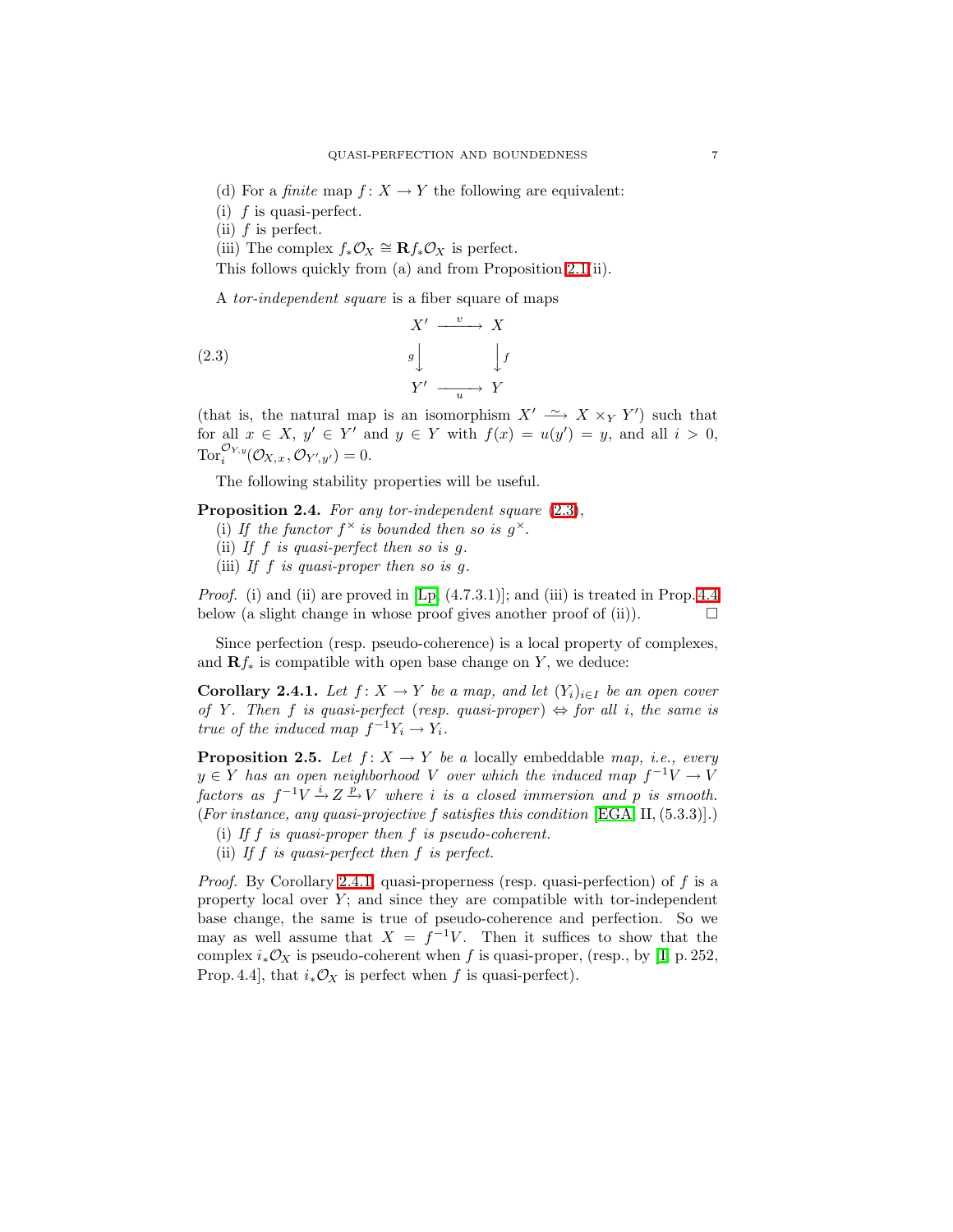But *i* factors as  $X \xrightarrow{\gamma} X \times_Y Z \xrightarrow{g} Z$  with  $\gamma$  the graph of *i* and *g* the projection. The map  $\gamma$  is a local complete intersection [\[EGA,](#page-26-9) IV, (17.12.3)], so the complex  $\gamma_* \mathcal{O}_X$  is perfect. Also, g arises from f by flat base change, so by Proposition [2.4,](#page-6-3) g is quasi-proper (resp. quasi-perfect). Hence  $i_*\mathcal{O}_X$  =  $\mathbf{R}i_*\mathcal{O}_X = \mathbf{R}g_*\gamma_*\mathcal{O}_X$  is indeed pseudo-coherent (resp. perfect).

 $(2.6)$ . For any tor-independent square  $(2.3)$ , the map

(2.6.1) 
$$
\theta(E): \mathbf{L}u^*\mathbf{R}f_*E \to \mathbf{R}g_*\mathbf{L}v^*E \qquad \big(E \in \mathbf{D}_{\mathsf{qc}}(X)\big)
$$

adjoint to the natural composition

$$
\mathbf{R} f_* E \to \mathbf{R} f_* \mathbf{R} v_* \mathbf{L} v^* E \cong \mathbf{R} u_* \mathbf{R} g_* \mathbf{L} v^* E
$$

(equivalently, to  $\mathbf{L}g^*\mathbf{L}u^*\mathbf{R}f_*E \cong \mathbf{L}v^*\mathbf{L}f^*\mathbf{R}f_*E \to \mathbf{L}v^*E$ ) is an isomorphism, so that one has a base-change map

(2.6.2) 
$$
\beta(F) \colon \mathbf{L} v^* f^\times F \to g^\times \mathbf{L} u^* F \qquad \left(F \in \mathbf{D}_{\mathsf{qc}}(Y)\right)
$$

adjoint to the natural composition

$$
\mathbf{R} g_* \mathbf{L} v^* f^\times F \xrightarrow[\theta-1]{\sim} \mathbf{L} u^* \mathbf{R} f_* f^\times F \to \mathbf{L} u^* F.
$$

The fundamental independent base-change theorem states that:

Let there be given a tor-independent square [\(2.3\)](#page-6-1) and an  $F \in \mathbf{D}_{\text{qc}}(Y)$ . If f is quasi-proper, u has finite tor-dimension, and  $H^nF = 0$  for all  $n \ll 0$ , then  $\beta(F)$  is an isomorphism.

This theorem is well-known, at least under more restrictive hypotheses. For a treatment in full generality, see [\[Lp,](#page-26-2) §§4.4–4.6].

One consequence, in view of Proposition [2.4\(](#page-6-3)i), is:

**Corollary 2.6.3.** Let  $f: X \to Y$  be a quasi-proper map and let  $(Y_i)_{i \in I}$  be an open cover of Y. Then  $f^{\times}$  is bounded  $\Leftrightarrow$  for all i, the same is true of the induced map  $f^{-1}Y_i \to Y_i$ .

For quasi-perfect  $f$ , a stronger base-change theorem holds—which, together with boundedness of  $f^{\times}$  (Corollary [4.3.1\)](#page-12-1), characterizes quasi-perfection:

<span id="page-7-0"></span>**Theorem 2.7** ([\[Lp,](#page-26-2) Thm. 4.7.4]). Let

$$
X' \xrightarrow{v} X
$$
  

$$
g \downarrow \qquad \qquad \downarrow f
$$
  

$$
Y' \xrightarrow{u} Y
$$

be a tor-independent square, with f quasi-perfect. Then for all  $F \in D_{\text{qc}}(Y)$ the base-change map of  $(2.6.2)$  is an isomorphism

$$
\beta(F) \colon v^* f^\times F \; \xrightarrow{\sim} \; g^\times u^* F.
$$

The same holds, with no assumption on  $f$ , whenever  $u$  is finite and perfect.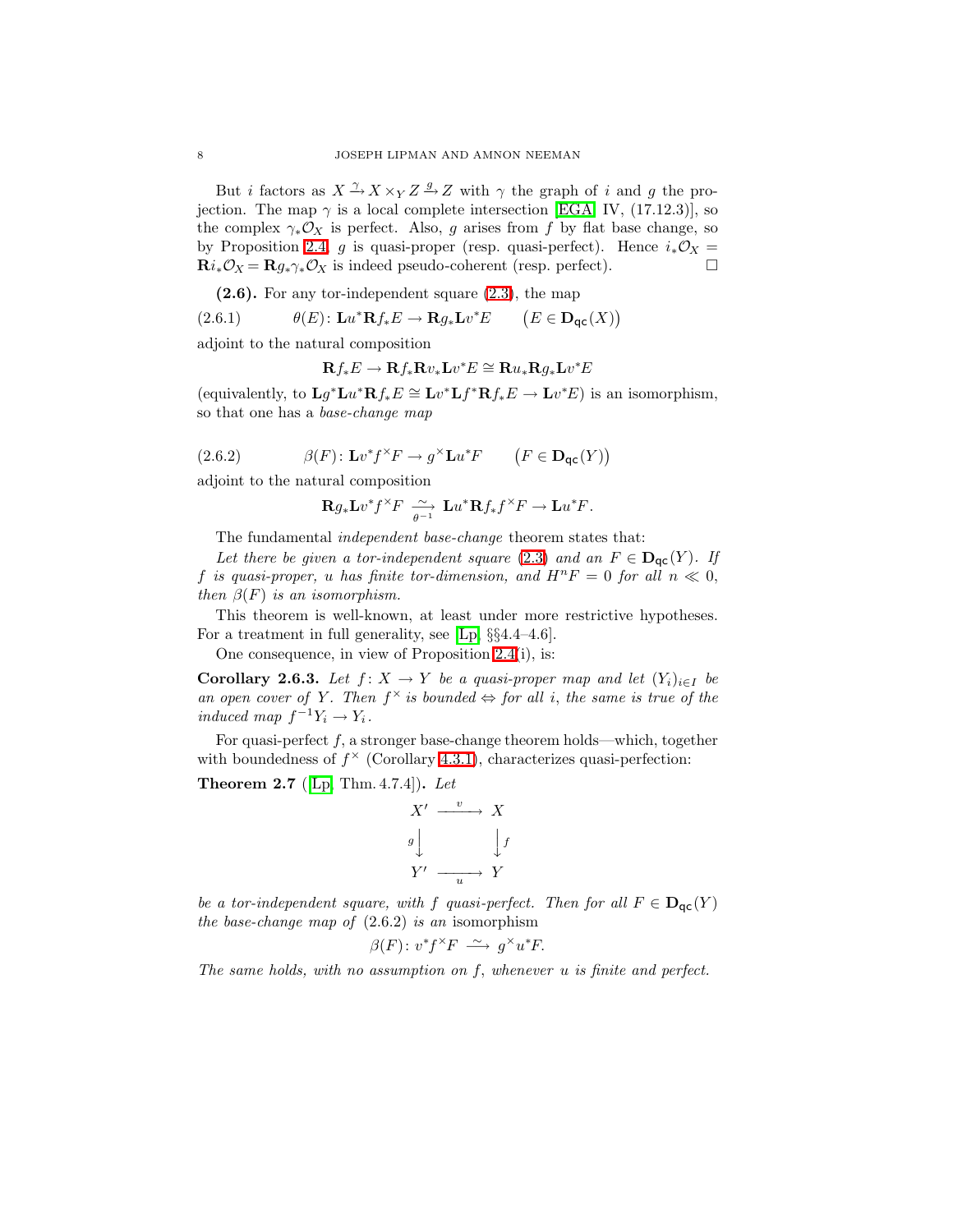Conversely, the following conditions on a map  $f: X \to Y$  are equivalent; and if Y is separated and  $f^{\times}$  bounded above, they imply that f is quasi-perfect: (i) For any flat affine universally bicontinuous map  $u: Y' \to Y$ ,<sup>[3](#page-8-0)</sup> the base-

change map associated to the (tor-independent) square

$$
Y' \times_Y X = X' \xrightarrow{v} X
$$

$$
g \downarrow \qquad \qquad \downarrow f
$$

$$
Y' \xrightarrow{u} Y
$$

is an isomorphism

$$
\beta(\mathcal{O}_Y) \colon v^* f^\times \mathcal{O}_Y \longrightarrow g^\times u^* \mathcal{O}_Y.
$$

(ii) The map in [\(1.3\)](#page-3-0) is an isomorphism

$$
\chi_F\colon f^\times\mathcal{O}_Y\underset{=}{\otimes}\mathbf{L}f^*F\stackrel{\sim}{\longrightarrow}f^\times F
$$

whenever F is a flat quasi-coherent  $\mathcal{O}_Y$ -module.

<span id="page-8-1"></span>Keeping in mind Corollary [4.3.1](#page-12-1) below (f quasi-perfect  $\Rightarrow f^{\times}$  bounded), we can deduce:

**Corollary 2.7.1.** When Y is separated, a map  $f: X \rightarrow Y$  is quasi-perfect iff  $f^{\times}$  is bounded and the following two conditions hold:

(i) If  $u: Y' \to Y$  is an open immersion, and if  $v: Y' \times_Y X \to X$  and  $g: Y' \times_Y X \to Y$  are the projection maps, then the base-change map is an isomorphism

$$
\beta(\mathcal{O}_Y) \colon v^* f^\times \mathcal{O}_Y \; \xrightarrow{\sim} \; g^\times u^* \mathcal{O}_Y.
$$

Equivalently (see [Lp, §4.6, subsection V]), for all  $E \in \mathbf{D}_{\text{qc}}(X)$  the natural composite map

 ${\mathbf R} f_*\mathbf{R}{\mathcal H}om^\bullet_X(E,f^\times{\mathcal O}_Y)\to{\mathbf R}{\mathcal H}om^\bullet_Y({\mathbf R} f_*E,{\mathbf R} f_*f^\times{\mathcal O}_Y)\to{\mathbf R}{\mathcal H}om^\bullet_Y({\mathbf R} f_*E,{\mathcal O}_Y)$ is an isomorphism.

(ii) If  $(F_{\alpha})$  is a filtered direct system of flat quasi-coherent  $\mathcal{O}_Y$ -modules, then for all  $n \in \mathbb{Z}$  the natural map is an isomorphism

$$
\lim_{\alpha} H^n(f^{\times} F_{\alpha}) \stackrel{\sim}{\longrightarrow} H^n(f^{\times} \lim_{\alpha} F_{\alpha}).
$$

Remarks. 1. Conditions (i) and (ii) in Theorem [2.7](#page-7-0) are connected via the flat, affine, and universally bicontinuous natural map  $Spec(S_{\leq 1}(F)) \to Y$ , where  $S_{\leq 1}(F)$  is the  $\mathcal{O}_Y$ -algebra  $\mathcal{O}_Y \oplus F$  with  $F^2 = 0$ .

2. The idea behind the proof of Corollary [2.7.1](#page-8-1) is to use Lazard's theorem that over a commutative ring A any flat module is a  $\lim_{\epsilon \to 0}$  of finite-rank free A-modules [\[GD,](#page-26-1) p. 163, (6.6.24)], to show that (i) and (ii) imply condition (ii) in Theorem [2.7.](#page-7-0)

<span id="page-8-0"></span><sup>&</sup>lt;sup>3</sup>Universally bicontinuous means that for any  $Y'' \to Y$  the resulting projection map  $Y' \times_Y Y'' \to Y''$  is a homeomorphism onto its image [\[GD,](#page-26-1) p. 249, Défn. (3.8.1)].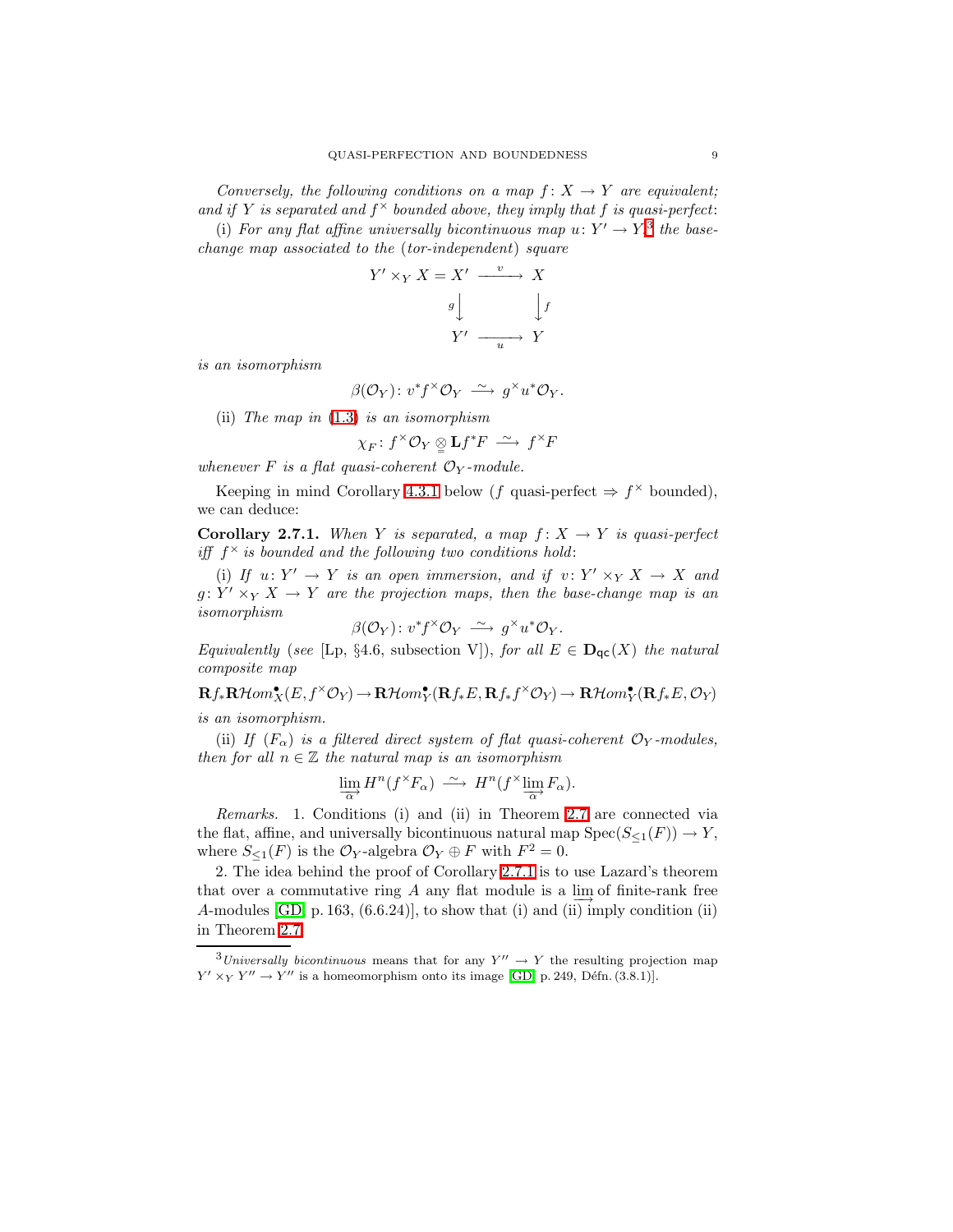3. BOUNDEDNESS OF  $f^{\times}$  IMPLIES FINITE TOR-DIMENSION

<span id="page-9-0"></span>**Theorem 3.1.** Let  $f: X \to Y$  be a map. If  $f^{\times}$  is bounded then f has finite tor-dimension.

The proof uses the following two Lemmas.

An  $\mathcal{O}_X$ -complex E is a locally projective  $(a \in \mathbb{Z})$  if there is a  $b \geq a$  and an affine open covering  $(U_i := \text{Spec}(A_i))_{i \in I}$  of X such that for each  $i \in I$ , the restriction  $E|_{U_i}$  is **D**-isomorphic to a quasi-coherent direct summand of a complex F of free  $\mathcal{O}_{U_i}$ -modules, with F vanishing in all degrees outside [a, b].

Every complex with perfect amplitude in  $[a, b]$  (§2) is a locally projective.

<span id="page-9-2"></span>**Lemma 3.2.** For any scheme X, there is an integer  $s > 0$  such that for all  $a \in \mathbb{Z}$  and a locally projective  $E \in \mathbf{D}(X)$ , if  $G \in \mathbf{D}_{\mathsf{qc}}(X)$  and  $H^jG = 0$ for all  $j > a - s$  then  $\text{Hom}_{\mathbf{D}(X)}(E, G) = 0$ .

<span id="page-9-1"></span>**Lemma 3.3.** Let  $f: X \to Y$  be a perfect map, of tor-dim  $d < \infty$ . Then there exists an integer  $t > 0$  such that for any a-locally projective  $E \in D_{\text{qc}}(X)$ ,  $\mathbf{R} f_* E \in \mathbf{D}_{\mathsf{qc}}(Y)$  is  $(a-d-t)$  locally projective.

These Lemmas are proved below.

Proof of Theorem [3.1.](#page-9-0)

Part (i) of Proposition [2.4](#page-6-3) gives an immediate reduction to the case where Y is affine, say  $Y = \text{Spec}(A)$ . We need to show in this case that for any open immersion  $\iota: U \hookrightarrow X$  with U affine the  $\mathcal{O}_Y$ -module  $f_*\iota_*\mathcal{O}_U$  has finite tor-dimension.

Since  $U$  is affine, there are natural isomorphisms

$$
f_*\iota_*\mathcal{O}_U = (f\iota)_*\mathcal{O}_U \stackrel{\sim}{\longrightarrow} \mathbf{R}(f\iota)_*\mathcal{O}_U \stackrel{\sim}{\longrightarrow} \mathbf{R}f_*\mathbf{R}\iota_*\mathcal{O}_U.
$$

So for any  $G \in \mathbf{D}_{\mathsf{qc}}(Y)$  there are natural isomorphisms

 $\text{Hom}_{\mathbf{D}(Y)}(f_*\iota_*\mathcal{O}_U, G) \cong \text{Hom}_{\mathbf{D}(Y)}(\mathbf{R}f_*\mathbf{R}\iota_*\mathcal{O}_U, G) \cong \text{Hom}_{\mathbf{D}(X)}(\mathbf{R}\iota_*\mathcal{O}_U, f^{\times}G).$ 

Lemma [3.3](#page-9-1) provides an integer  $t$  such that if  $U$  is any quasi-compact open subscheme of X, with inclusion  $\iota: U \subset X$ , then  $\mathbf{R} \iota_* \mathcal{O}_U$  is  $(-t)$  locally projec-tive. By Lemma [3.2](#page-9-2) and the boundedness of  $f^{\times}$ , it follows, for U affine, G a quasi-coherent  $\mathcal{O}_Y$ -module, and some  $j \gg 0$  not depending on G, that

$$
\operatorname{Ext}^j(f_*\iota_*\mathcal{O}_U,G) = \operatorname{Hom}_{\mathbf{D}(Y)}(f_*\iota_*\mathcal{O}_U,G[j])
$$
  
\n
$$
\cong \operatorname{Hom}_{\mathbf{D}(X)}(\mathbf{R}\iota_*\mathcal{O}_U,f^{\times}G[j]) = 0.
$$

The natural equivalences  $\mathbf{D}(A) \stackrel{\approx}{\longrightarrow} \mathbf{D}(Y_{\mathsf{qc}}) \stackrel{\approx}{\longrightarrow} \mathbf{D}_{\mathsf{qc}}(Y)$  (where  $Y_{\mathsf{qc}}$  is the category of quasi-coherent  $\mathcal{O}_Y$ -modules—see [\[BN,](#page-26-11) p. 30, Cor. 5.5]) show then that  $f_* \iota_* \mathcal{O}_U$  has a resolution by the sheafification of a bounded projective A-complex, and thus has finite tor-dimension, as desired.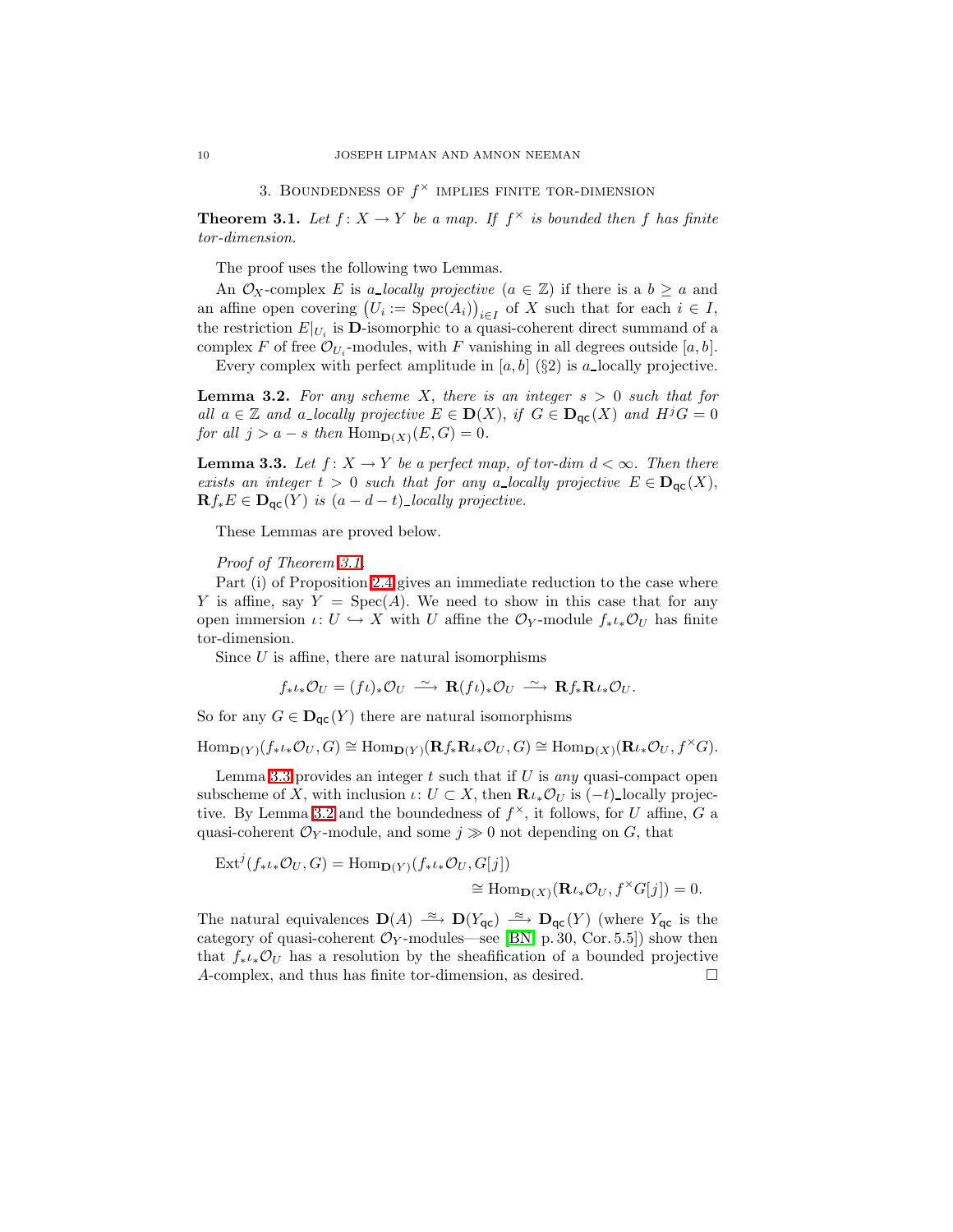#### Proof of Lemma [3.2.](#page-9-2)

Let us call an open  $U \subset X$  E-good if U is affine, say  $U = \text{Spec}(A)$ , and if there is a  $b \ge a$  such that the restriction  $E|_U$  is **D**-isomorphic to the sheafification of a projective A-complex E vanishing in all degrees outside  $[a, b]$ .

Clearly, every quasi-compact open subset of  $X$  is a finite union of  $E$ -good open subsets. Hence, as in the proof of [\[BB,](#page-26-5) p. 13, Prop. 3.3.1], it will suffice to show that Lemma 3.2 holds for X if X itself is E-good, or if  $X = X_1 \cup X_2$ with  $X_1$  and  $X_2$  quasi-compact open subsets such that Lemma 3.2 holds for  $X_1, X_2$  and  $X_1 \cap X_2$  (which is also quasi-compact, since X is quasi-separated).

Suppose first that  $X = \text{Spec}(A)$  is E-good. Let E be as in the definition of E-good, and let  $G \in \mathbf{D}_{\text{qc}}(X)$  be such that  $H^jG = 0$  for all  $j > a - 1$ . The natural equivalence of categories  $\mathbf{D}(X_{\mathsf{qc}}) \xrightarrow{\approx} \mathbf{D}_{\mathsf{qc}}(X)$  (where  $X_{\mathsf{qc}}$  is the category of quasi-coherent  $\mathcal{O}_X$ -modules) allows us to assume G quasi-coherent, so that  $G$  is the sheafification of an  $A$ -complex  $G$ ; and further, after applying the well-known truncation functor (see e.g., [\[Lp,](#page-26-2)  $\S1.10$ ]) we can assume that G vanishes in all degrees  $>a-1$ .

The dual versions of  $[Lp, (2.3.4) \text{ and } (2.3.8)(v)],$  and the equivalences  $\mathbf{D}(A) \cong \mathbf{D}(X_{\mathsf{qc}}), \ \mathbf{D}(X_{\mathsf{qc}}) \cong \mathbf{D}_{\mathsf{qc}}(X),$  yield natural isomorphisms, with  $K(A)$  the homotopy category of A-complexes:

 $\text{Hom}_{\mathbf{K}(A)}(E, G) \cong \text{Hom}_{\mathbf{D}(A)}(E, G) \cong \text{Hom}_{\mathbf{D}(X_{\text{nc}})}(E, G) \cong \text{Hom}_{\mathbf{D}(X)}(E, G).$ 

So since E vanishes in all degrees  $\lt a$  and G vanishes in all degrees  $\gt a - 1$ , therefore  $\text{Hom}_{\mathbf{D}(X)}(E, G) = 0$ , proving Lemma 3.2 in this case.

Suppose next that  $X = X_1 \cup X_2$  as above. Let  $s > 0$  be such that Lemma 3.2 holds with this s for all three of  $X_1, X_2$ , and  $X_1 \cap X_2$ . Let  $G \in \mathbf{D}_{\text{qc}}(X)$ satisfy  $H^jG = 0$  for all  $j > a - (s + 1)$ . Let  $i: X_1 \hookrightarrow X$ ,  $j: X_2 \hookrightarrow X$ , and  $k: X_1 \cap X_2 \hookrightarrow X$  be the inclusion maps. One gets the natural triangle

$$
G \longrightarrow \mathbf{R}i_*i^*G \oplus \mathbf{R}j_*j^*G \longrightarrow \mathbf{R}k_*k^*G \longrightarrow G[1],
$$

by applying the usual exact sequence, holding for any flasque  $\mathcal{O}_X$ -module F,

$$
0\to F\to i_*i^*F\oplus j_*j^*F\to k_*k^*F\to 0
$$

to an injective q-injective resolution<sup>[4](#page-10-0)</sup> of  $E^+$ . There results an exact sequence  $[H, p, 21, 1.1(b)],$  $[H, p, 21, 1.1(b)],$  with  $Hom := Hom_{D(X)},$ 

 $Hom(E, \mathbf{R}k_*k^*G[-1]) \to Hom(E, G) \to Hom(E, \mathbf{R}i_*i^*G) \oplus Hom(E, \mathbf{R}j_*j^*G).$ 

Adjointness of  $\mathbf{R}k_*$  and  $\mathbf{L}k^* = k^*$  gives that

$$
\operatorname{Hom}\nolimits_{{\mathbf D}(X)}(E,\mathbf{R} k_*k^*G[-1])\cong \operatorname{Hom}\nolimits_{{\mathbf D}(X_1\cap X_2)}(k^*E,k^*G[-1]);
$$

<span id="page-10-0"></span>and Lemma 3.2 makes these groups vanish. Similarly,  $\text{Hom}(E, \mathbf{R} j_*j^*G) = 0$ and  $\text{Hom}(E, \mathbf{R}i_*i^*G) = 0$ . Hence  $\text{Hom}(E, G) = 0$ .

 $4A$ nother term for "q-injective" is "K-injective"—see [\[Lp,](#page-26-2)  $(2.3.2.3)$ ,  $(2.3.5)$ ].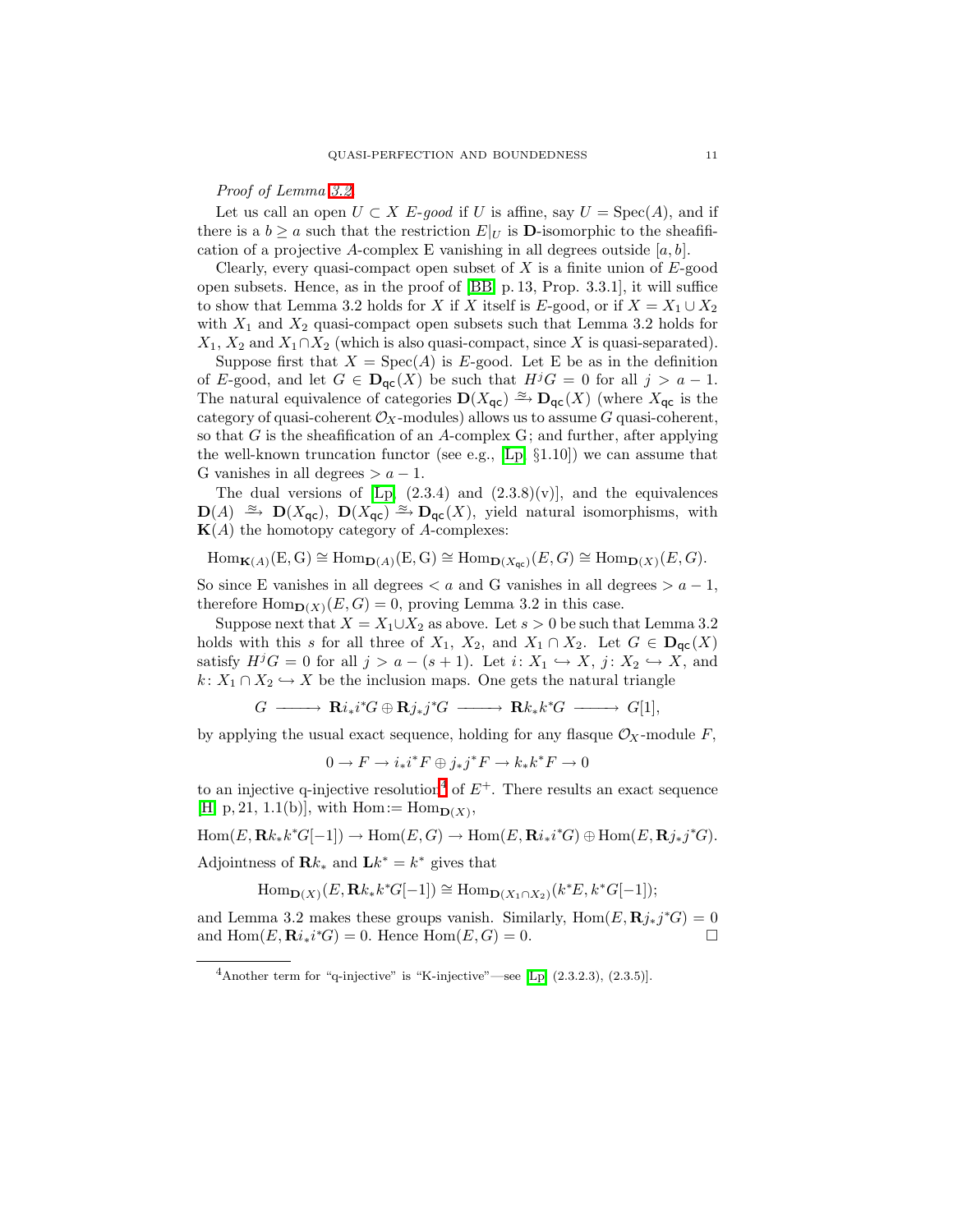Proof of Lemma [3.3.](#page-9-1)

The question is local on Y, so we may assume Y affine, say  $Y = \text{Spec}(B)$ . Arguing as in the preceding proof, suppose first that  $X$  is  $E$ -good. We begin with the case  $E = \mathcal{O}_X$ . Then for some  $t > 0$ , f factors as

$$
X \xrightarrow{\iota} Y_t := \operatorname{Spec}(B[T_1, T_2, \dots, T_t]) \xrightarrow{\pi} \operatorname{Spec}(B),
$$

where  $T_1, \ldots, T_t$  are independent indeterminates,  $\iota$  is a closed immersion, and  $\pi$  is the natural map. By [I, p. 252, Prop. 4.4(ii) and p. 174, Prop. 2.2.9(b)], the sheaf  $\iota_*\mathcal{O}_X$  is  $\mathbf{D}(Y_n)$ -isomorphic to a bounded quasi-coherent complex G of direct summands of finite-rank free  $\mathcal{O}_{Y_n}$ -modules, vanishing in all degrees  $<-d-t$ . Hence  $\mathbf{R} f_* \mathcal{O}_X \cong \pi_* \iota_* \mathcal{O}_X \cong \pi_* G$  is  $(-d-t)$ -locally projective.

Since  $\mathbf{R}f_*$  commutes with direct sums in  $\mathbf{D}_{\mathsf{qc}}$  (because  $\mathbf{R}f_*$  has a right adjoint, or more directly, by [\[Lp,](#page-26-2) 3.9.3.3]), it follows that for any free  $\mathcal{O}_X$ module E,  $\mathbf{R}f_*E$  is  $(-d-t)$ -locally projective. Finally, to show that for any a locally projective E,  $\mathbf{R} f_* E$  is  $(a - d - t)$  locally projective, one reduces easily to where E is a bounded free complex, and then argues by induction on the number of degrees in which  $E$  is nonvanishing, using the following observation:

(\*): In a D(X)-triangle  $N[-1]$   $\stackrel{\delta}{\rightarrow}$  L → M  $\stackrel{\rho}{\rightarrow}$  N, if N is a\_locally projective then  $M$  is a locally projective iff so is  $L$ .

(To see this, one may suppose that X is affine, say  $X = \text{Spec}(A)$ . If N and  $L$  are a locally projective, then one may assume they are sheafifications of bounded projective A-complexes vanishing in all degrees  $\langle a, s \rangle$  that by the dual versions of [\[Lp,](#page-26-2) (2.3.4) and (2.3.8)(v)],  $\delta$  comes from a **K**(X)morphism  $\delta_0 \colon N[-1] \to L$ ; and M is isomorphic to the mapping cone of  $\delta_0$ , an  $a$ -projective complex. Similarly, if  $N$  and  $M$  are sheafifications of bounded projective A-complexes vanishing in all degrees  $\langle a, \rangle$  then  $\rho$  comes from a  $\mathbf{K}(X)$ -morphism  $\rho_0: M \to N$ , and since  $L[1]$  is isomorphic to the mapping cone of  $\rho_0$ , therefore L is a locally projective.)

Suppose next that  $X = X_1 \cup X_2$  with  $X_1$  and  $X_2$  quasi-compact open subsets for which there exists a  $t > 0$  such that Lemma 3.3 holds with this t for all three of  $X_1, X_2$ , and  $X_1 \cap X_2$ . As in the proof of Lemma [3.2,](#page-9-2) there is a  $\mathbf{D}(Y)$ -triangle

 $\mathbf{R} f_* E \, \longrightarrow \, \mathbf{R} (fi)_*(E|_{X_1}) \oplus \mathbf{R} (fj)_*(E|_{X_2}) \, \longrightarrow \, \mathbf{R} (fk)_*(E|_{X_1 \cap X_2}) \, \longrightarrow \, \mathbf{R} f_* E[1]$ in which the two vertices other than  $\mathbf{R} f_* E$  are  $(a-d-t)$  projective, whence, by  $(*)$ , so is  $\mathbf{R} f_* E$ .

As before, this completes the proof of Lemma [3.3,](#page-9-1) and so of Theorem [3.1.](#page-9-0)

4. Approximation by perfect complexes.

Terminology remains as in §2.

<span id="page-11-0"></span>The main results in this section are the following two theorems.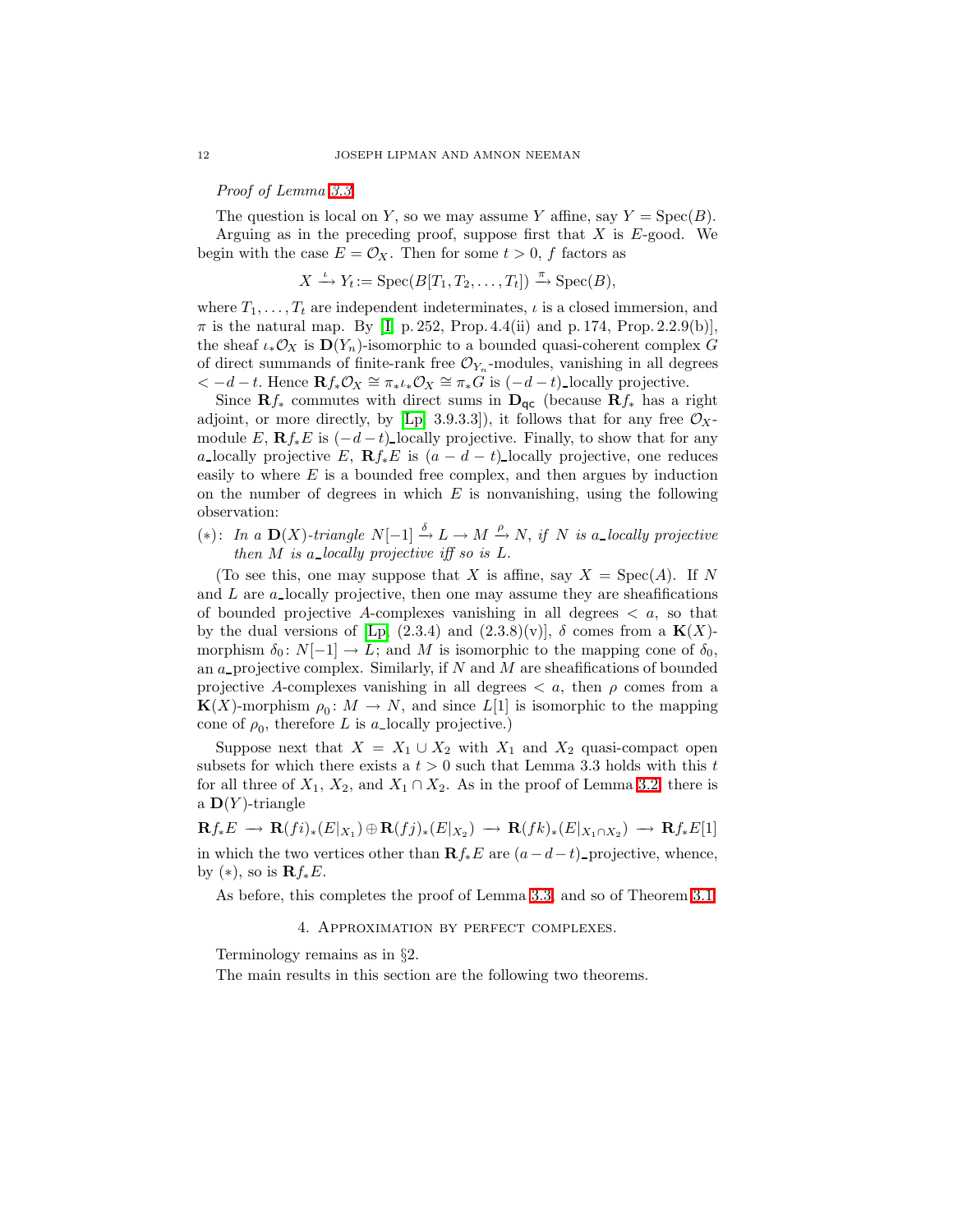**Theorem 4.1.** For any scheme X, there exists a positive integer  $B = B(X)$ such that for any  $E \in \mathbf{D}_{\mathsf{qc}}(X)$  and integer m, if E is  $(m-B)$ -pseudo-coherent then there exists in  $\mathbf{D}_{\mathsf{qc}}(X)$  an m-isomorphism  $P \to E$  with P perfect.

<span id="page-12-0"></span>**Theorem 4.2.** Let X be a scheme. Then  $D_{\text{qc}}(X)$  has a perfect generator, *i.e.*, there is a perfect  $\mathcal{O}_X$ -complex S such that for each  $E \neq 0$  in  $\mathbf{D}_{\text{qc}}(X)$ there is an  $n \in \mathbb{Z}$  and a nonzero  $\mathbf{D_{qc}}(X)$ -morphism  $S[n] \to E$ .

Moreover, for each such S there is an integer  $A = A(S)$  such that for all  $E \in \mathbf{D}_{\mathsf{qc}}(X)$  and  $j \in \mathbb{Z}$  with  $H^j(E) \neq 0$ ,

 $Hom(S[n], E) \neq 0$  for some  $n \leq A - j$ .

Theorem [4.1](#page-11-0) may be compared to  $[I, p. 173, 2.2.8(b)]$ . The first statement in Theorem [4.2](#page-12-0) comes from [\[BB,](#page-26-5) p. 9, Thm. 3.1.1].

Proofs are given in section 5 below.

<span id="page-12-1"></span>Corollary 4.3.1. If a map f is either perfect or quasi-perfect, then the functor  $f^{\times}$  is bounded.

*Proof.* As mentioned in the Introduction,  $f^{\times}$  commutes with translation of complexes, and  $f^{\times}$  is bounded below. So to show that  $f^{\times}$  is bounded, it is enough to find a  $j_0$  such that for every  $m \in \mathbb{Z}$  and  $F \in D_{\mathsf{qc}}(Y)$  with  $H^{i}(F) = 0$  for all  $i > m$ , it holds that  $H^{j}f^{\times}F = 0$  for all  $j \geq m + j_0$ .

Suppose  $H^{j}(f^{\times}F) \neq 0$ . With S and A as in Theorem [4.2,](#page-12-0) there exists  $k \leq A$  and a nonzero  $\mathbf{D}(X)$ -morphism  $S \to f^{\times}F[j-k]$ , the latter corresponding under adjunction to a *nonzero* morphism  $\lambda \colon \mathbf{R} f_* S \to F[j-k].$ 

For some a,  $\mathbf{R} f_* S$  is a locally projective—when f is perfect, that results from Lemma [3.3,](#page-9-1) and when f is quasi-perfect, it's because  $\mathbf{R} f_* S$  is perfect. It follows from Lemma [3.2](#page-9-2) that there is an integer  $s = s(Y)$  such that  $\lambda$  cannot exist if  $j \geq m + A - a + s$ . With  $j_0 := A - a + s$ , we must have then that  $H^{j}(f^{\times}F) = 0$  for all  $j \geq m + j_0$ ; and so  $f^{\times}$  is indeed bounded.

<span id="page-12-2"></span>**Corollary 4.3.2.** For a map  $f: X \to Y$ , the following are equivalent.

(i) f is quasi-proper.

- (ii) For any perfect  $\mathcal{O}_X$ -complex P,  $\mathbf{R}f_*P$  is pseudo-coherent.
- (iii) If S is as in Theorem [4.2,](#page-12-0) then  $\mathbf{R} f_* S$  is pseudo-coherent.

*Proof.* (i)  $\Rightarrow$  (ii)  $\Rightarrow$  (iii). The first implication is clear (since perfect complexes are pseudo-coherent); and the second is trivial.

(iii)  $\Rightarrow$  (ii). Let R be the smallest triangulated subcategory of  $\mathbf{D}_{\text{qc}}(X)$ containing S, and let R be the full subcategory of  $\mathbf{D}_{\mathsf{qc}}(X)$  whose objects are all the direct summands of objects in R. The subcategory  $R\subset \mathbf{D}_{\mathsf{qc}}(X)$  is triangulated, and closed under formation of direct summands [\[N2,](#page-26-12) p. 99, 2.1.39].

The full subcategory  $R^c$  of R whose objects are the compact ones in R is triangulated, whence every object in  $R$ —and in  $R$ —is compact. Consequently, [\[N1,](#page-26-4) p. 222, Lemma 3.2] shows that the smallest full subcategory of  $\mathbf{D}_{\mathsf{qc}}(X)$ which contains  $\widehat{R}$  and is closed with respect to coproducts is  $D_{\text{qc}}(X)$  itself.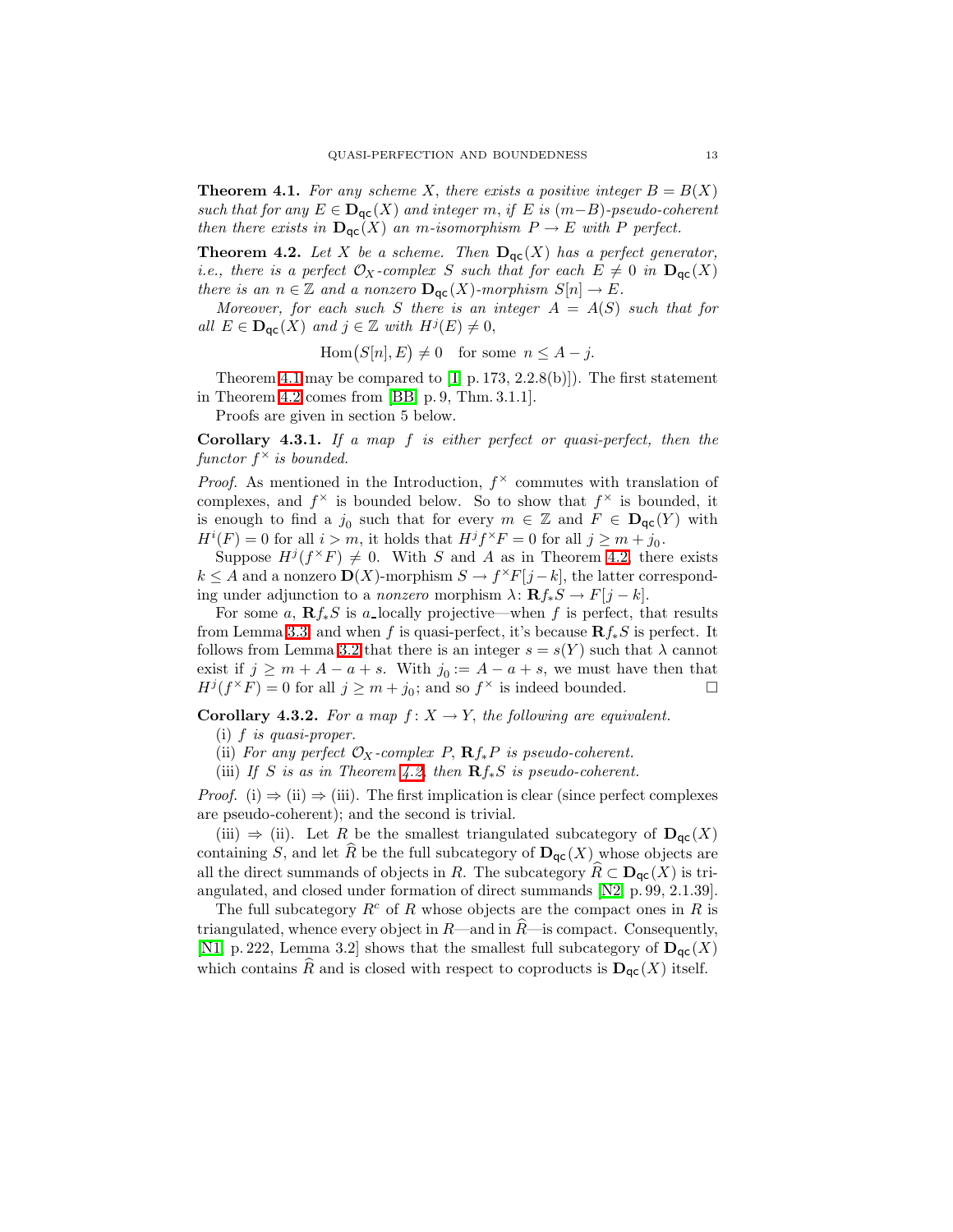Hence, by  $[N1, p. 214, Thm. 2.1.3]$ , every perfect complex lies in R. (Alternatively, see [\[N2,](#page-26-12) p. 285, Prop. 8.4.1 and p. 140, Lemma 4.4.5].)

Since the pseudo-coherent complexes in  $\mathbf{D}_{\text{qc}}(Y)$  are the objects of a triangulated subcategory closed under formation of direct summands [\[ I,](#page-26-7) p. 99, b) and p. 105, 2.12], therefore the complexes  $Q \in \mathbf{D}_{\mathsf{qc}}(X)$  such that  $\mathbf{R} f_* Q$  is pseudo-coherent are the objects of a triangulated subcategory closed under formation of direct summands. Thus if  $S$  is such a  $Q$  then every complex in  $R$ —and so every perfect complex—is such a  $Q$ .

(ii)  $\Rightarrow$  (i). Let E be a pseudo-coherent  $\mathcal{O}_X$ -complex, let  $m \in \mathbb{Z}$ , and let

$$
P \xrightarrow{\alpha} E \xrightarrow{\qquad} Q \xrightarrow{\qquad} P[1]
$$

be a triangle with  $\alpha$  an m-isomorphism as in Theorem [4.1.](#page-11-0) Thus  $H^k(Q) = 0$ for all  $k \geq m$ . As  $\mathbf{R} f_*$  is bounded above [\[Lp,](#page-26-2) (3.9.2)], there is an integer t depending only on f such that  $H^k(\mathbf{R}f_*Q) = 0$  for all  $k \geq m + t$ , that is,  $\mathbf{R}f_*\alpha$  is an  $(m + t)$ -quasi-isomorphism. So if  $\mathbf{R}f_*P$  is pseudo-coherent then  $\mathbf{R}f_*E$  is  $(m+t)$ -pseudo-coherent; and since m is arbitrary, therefore  $\mathbf{R}f_*E$  is pseudo-coherent.

From  $4.3.2$ (ii) we get:

Corollary 4.3.3. Every quasi-perfect map is quasi-proper.

Next, we deduce "stability" of quasi-properness.

<span id="page-13-0"></span>Proposition 4.4. Let

$$
X' \xrightarrow{v} X
$$
  

$$
g \downarrow \qquad \qquad \downarrow f
$$
  

$$
Y' \xrightarrow{u} Y
$$

be a tor-independent square. If  $f$  is quasi-proper then so is  $g$ .

Proof. Since pseudo-coherence is a local property, it suffices to prove the Proposition when Y' is affine and  $u(Y')$  is contained in an affine subset of Y. So we can assume that  $u = u'u''$  where u' is an open immersion and u'' is an affine map. It follows that it suffices to prove the Proposition (a) when u—hence v—is an open immersion and (b) when u—hence v—is an affine map (see [\[GD,](#page-26-1) p. 358, (9.1.16)(iii), (9.1.17)]).

In either of these two cases, it holds that

(\*) if S is as in Theorem [4.2](#page-12-0) then  $\mathbf{L}v^*S$  is a generator of  $\mathbf{D}_{\mathsf{qc}}(X')$ .

Indeed, in case v is an open immersion and  $0 \neq E \in D_{\mathsf{qc}}(X')$  then  $0 \neq \mathbf{R}v_*E \in \mathbf{D}_{\mathsf{qc}}(X)$  (since  $E \cong v^*\mathbf{R}v_*E$ ); and the same holds in case v is affine, by  $[Lp, (3.10.2.2]$ . So in either case, for some  $n$ ,

$$
0 \neq \mathrm{Hom}_{\mathbf{D}_{\mathsf{qc}}(X)}(S[n], \mathbf{R} v_*E) \cong \mathrm{Hom}_{\mathbf{D}_{\mathsf{qc}}(X')}(\mathbf{L} v^*S[n], E),
$$

proving (∗).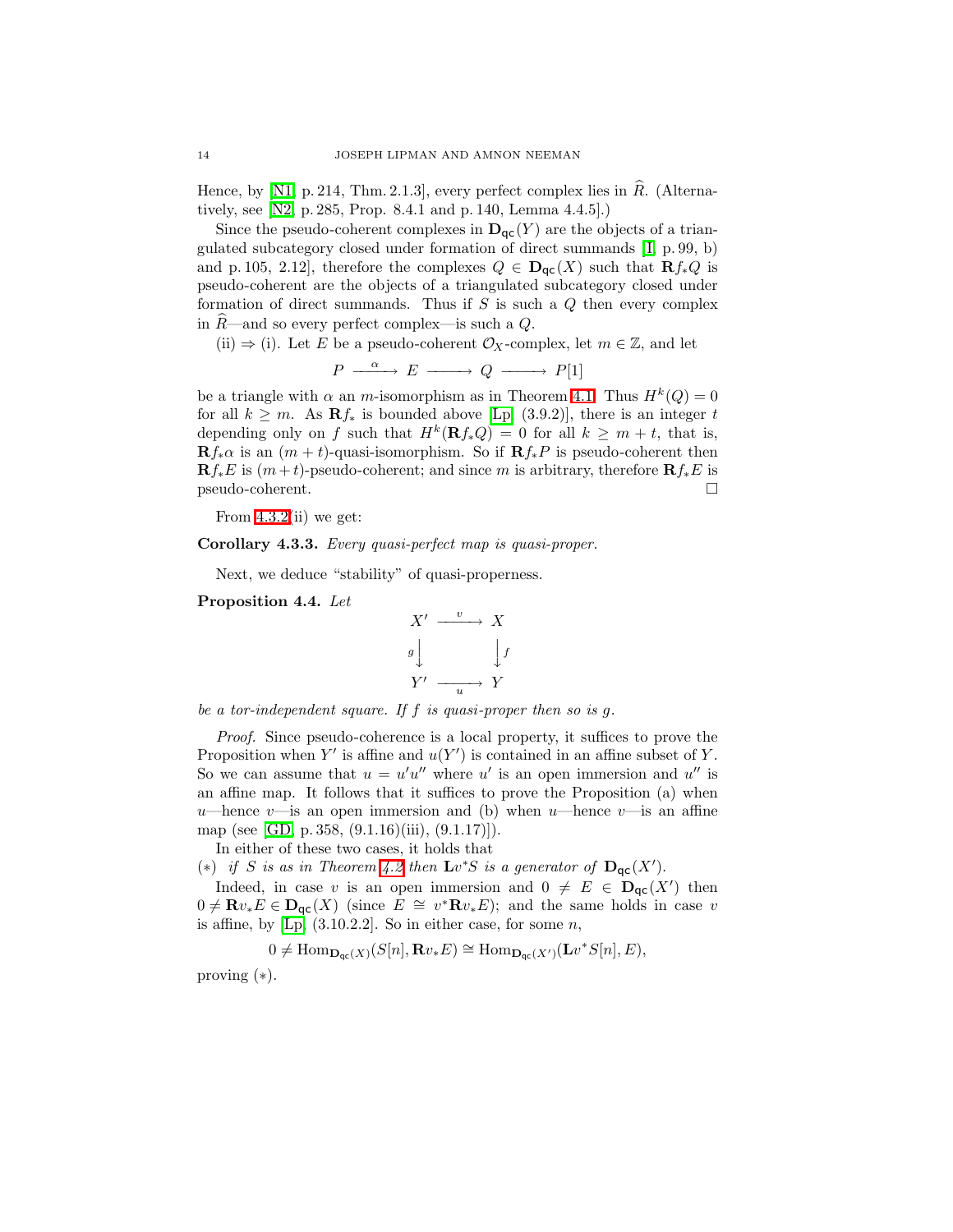It is easy to see that the complex  $\mathbf{L}v^*S$  is perfect. So by Corollary [4.3.2,](#page-12-2) to prove the Proposition for u as in (\*) it suffices to show that  $\mathbf{R}g_*\mathbf{L}v^*S$ is pseudo-coherent. But by [\[Lp,](#page-26-2) (3.10.3)],  $\mathbf{R}g_*\mathbf{L}v^*S \cong \mathbf{L}u^*\mathbf{R}f_*S$ ; and since  $\mathbf{R}f_*S$  is pseudo-coherent, therefore, by [I, p. 111, 2.16.1], so is  $\mathbf{L}u^*\mathbf{R}f_*S$ .

### 5. Proofs of Theorems 4.1 and 4.2

Heavy use will be made of the following technical notion.

<span id="page-14-0"></span>**Definition 5.1.** Let  $\mathcal{T}$  be a triangulated category, and let  $\mathcal{S} \subset \mathcal{T}$  be a class of objects. Let  $m \leq n$  be integers. The full subcategory  $\mathcal{S}[m,n] \subset \mathcal{T}$  is the smallest among ( = intersection of) all full subcategories  $S \subset \mathcal{T}$  such that:

- (i) 0 is contained in  $S$ .
- (ii) If  $E \in \mathcal{S}$ , then  $E[-\ell] \in \mathcal{S}$  for all integers  $\ell$  in the interval  $[m, n]$ .
- (iii) For any T-triangle

$$
E \longrightarrow F \longrightarrow G \longrightarrow E[1],
$$

if  $E$  and  $G$  are in  $S$  then so is  $F$ .

**Remark 5.2.** One checks that  $\mathcal{S}[m,n] = (\bigcup_{\ell=m}^{n} \mathcal{S}[-\ell])[0,0].$ 

<span id="page-14-3"></span>**Remark 5.3.** Defn. [5.1](#page-14-0) expands to allow  $m = -\infty$  or  $n = \infty$ . For example,  $\mathcal{S}[m,\infty) := \bigcup_{n=m}^{\infty} \mathcal{S}[m,n].$  Furthermore,  $\mathcal{S}(\infty,\infty) := \bigcup_{m \leq n} \mathcal{S}[m,n],$  being closed under translation (see  $5.4(i)$ ), is the smallest triangulated subcategory of  $\mathcal T$  containing  $\mathcal S$  [\[N2,](#page-26-12) p. 60, Defn. 1.5.1].

<span id="page-14-1"></span>Remark 5.4. The following are easy observations.

(i) If  $E \in \mathcal{S}[m,n]$  and  $j \in \mathbb{Z}$  then  $E[-j] \in \mathcal{S}[m+j,n+j]$ . Indeed, (i), (ii) and (iii) in [5.1](#page-14-0) hold for the full subcategory  $S \subset \mathcal{T}$ whose objects are those  $E \in \mathcal{S}[m,n]$  such that  $E[-j] \in \mathcal{S}[m+j,n+j]$ . One deduces that, with  $\mathcal{S}[m,n]_0$  the class of objects in  $\mathcal{S}[m,n]$ ,

<span id="page-14-2"></span>
$$
(\mathcal{S}[m,n]_{\mathrm{o}})[m',n'] = \mathcal{S}[m+m',n+n'].
$$

- (ii) If every object of S is compact, then so is every object of  $\mathcal{S}[m,n]$ . Indeed, (i), (ii) and (iii) in [5.1](#page-14-0) hold for the full subcategory  $S \subset \mathcal{T}$ whose objects are those  $E \in \mathcal{S}[m,n]$  which are compact.
- (iii) Let A be an abelian category, and  $H : \mathcal{T} \longrightarrow \mathcal{A}$  a cohomological functor, see [\[N2,](#page-26-12) p. 32, 1.1.9]. If for every object  $F \in \mathcal{S}$  we have  $H(F[-i]) = 0$  for all i in some interval [a, b], then for all  $E \in \mathcal{S}[m,n]$ ,

(5.4.1) 
$$
H(E[-j]) = 0 \text{ for all } j \in [a-m, b-n].
$$

Indeed, (i), (ii) and (iii) in [5.1](#page-14-0) hold for the full subcategory  $S \subset \mathcal{T}$ whose objects are those  $E \in \mathcal{S}[m,n]$  which satisfy [\(5.4](#page-14-1)[.1\)](#page-14-2).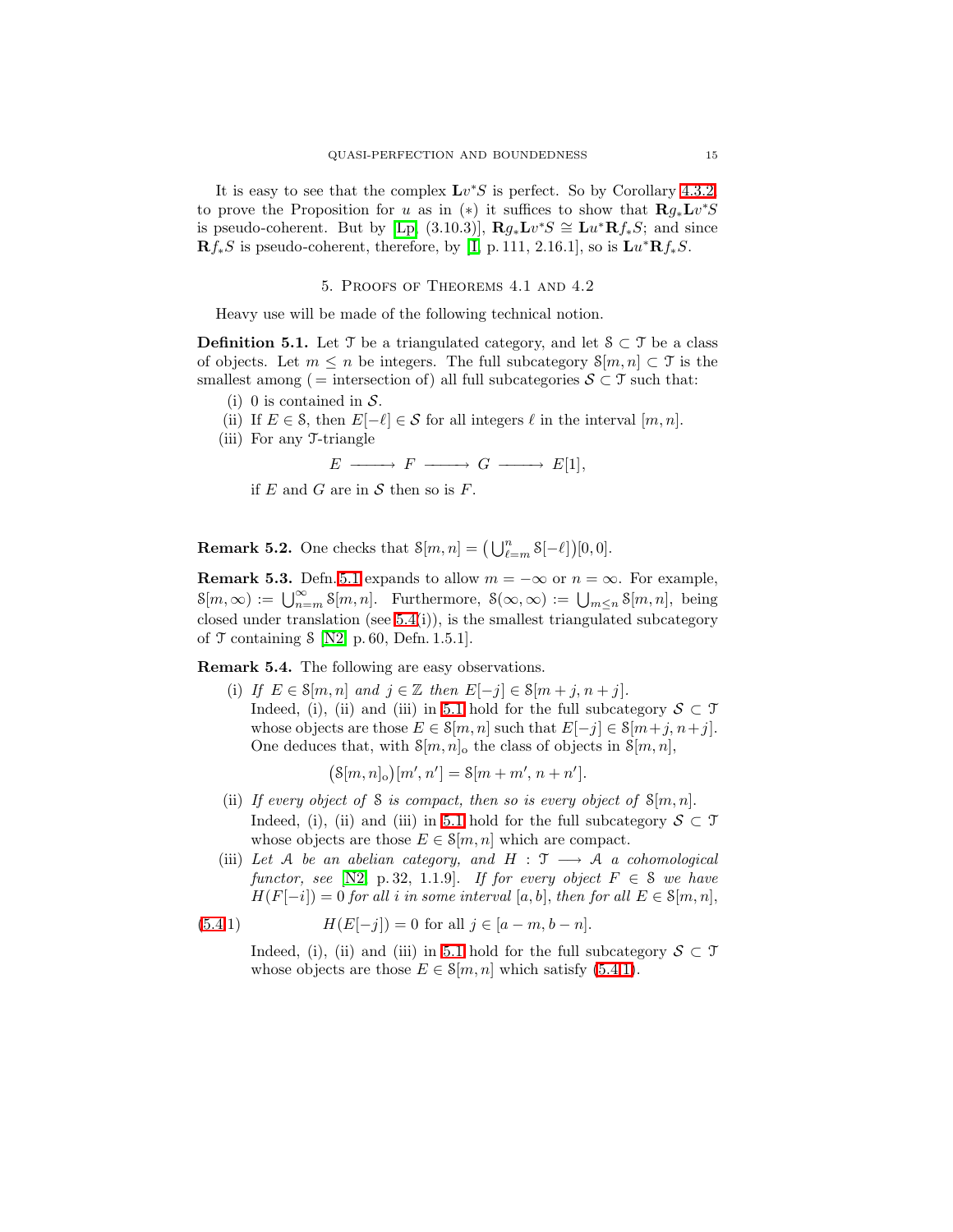(iv) Let  $\phi \colon \mathfrak{T} \to \mathfrak{T}'$  be a triangle-preserving additive functor [\[Lp,](#page-26-2) §1.5]. Then

 $\phi$ (S[m, n])  $\subset \{\phi$ S}[m, n].

Indeed, (i), (ii) and (iii) in [5.1](#page-14-0) hold for the full subcategory  $S \subset \mathcal{T}$ whose objects are those  $E \in \mathcal{S}[m,n]$  such that  $\phi E \in \{\phi \mathcal{S}\}\, [m,n].$ 

(v) Let  $A \xrightarrow{\alpha} B \xrightarrow{\beta} C$  be morphisms inside  $\mathcal{T}\text{-triangles}$ 

$$
E \longrightarrow A \xrightarrow{\alpha} B \longrightarrow E[1],
$$
  
\n
$$
F \longrightarrow A \xrightarrow{\beta\alpha} C \longrightarrow F[1],
$$
  
\n
$$
G \longrightarrow B \xrightarrow{\beta} C \longrightarrow G[1].
$$

If E and G are in  $\mathcal{S}[m,n]$  then so is F.

Indeed, the octahedral axiom [\[N2,](#page-26-12) p. 60, 1.4.7] produces a triangle

 $E \longrightarrow F \longrightarrow G \longrightarrow E[1].$ 

<span id="page-15-1"></span>**Example 5.5.** Remark [5.4\(](#page-14-1)iii) will be used thus. Let G be an object of  $\mathcal{T}$ , and H the cohomological functor  $H(-) := \text{Hom}(-, G)$ , see [\[N2,](#page-26-12) p. 33, 1.1.11]. Then for  $a = m$  and  $b = n$  the assertion becomes:

If for every object  $F \in \mathcal{S}$  we have  $\text{Hom}(F[-i], G) = 0$  for all  $i \in [m, n]$ , then Hom $(E, G) = 0$  for all  $E \in \mathcal{S}[m, n]$ .

A key role in the proofs will be played by Koszul complexes.

<span id="page-15-0"></span>**Example 5.6.** Let R be a commutative ring,  $(f_1, f_2, \ldots, f_r)$  a sequence in R, and  $(n_1, n_2, \ldots, n_r)$  a sequence of positive integers. The associated Koszul complex (see, e.g., [\[EGA,](#page-26-9) III,  $(1.1.1)$ ]) is

$$
K_{\bullet}(f_1^{n_1},\ldots,f_r^{n_r}) := \otimes_{i=1}^r K_{\bullet}(f_i^{n_i}),
$$

where  $K_{\bullet}(f_i^{n_i})$  is  $R \xrightarrow{f_i^n} R$  in degrees -1 and 0, and (0) elsewhere.

For  $r = 0$ , set  $K_{\bullet}(\phi) := R$ . For all  $r \geq 0$ ,  $K_{\bullet}(f_1^{n_1}, \ldots, f_r^{n_r})$  is a complex with perfect amplitude in  $[-r, 0]$ , and homology killed by each  $f_i^{n_i}$ .

For any complex E, and  $f \in R$ ,  $K_{\bullet}(f) \otimes E$  is the mapping cone of the endomorphism "multiplication by f" of E. Thus for  $1 \leq i < r$ ,  $K_{\bullet}(f_i^{n_i}, \ldots, f_r^{n_r})$  is the mapping cone of the endomorphism "multiplication by  $f_i^{n_i}$ " of the complex  $K_{\bullet}(f_{i+1}^{n_{i+1}}, f_{i+2}^{n_{t+2}}, \ldots, f_r^{n_r})$ . It follows that

$$
K_{\bullet}(f_1^{n_1}, f_2^{n_2}, \ldots, f_r^{n_r}) \in \{K_{\bullet}(f_1, f_2, \ldots, f_r)\}\, [0, 0].
$$

This is shown by a straightforward induction, based on application of  $5.4(v)$ to the following three natural triangles (where  $\hat{ }$  signifies "omit,"):

$$
K_{\bullet}(f_1^{n_1},\ldots,f_i^{n_i},f_{i+1},\ldots,f_r) \longrightarrow
$$
  

$$
K_{\bullet}(f_1^{n_1},\ldots,\widehat{f_i^{n_i}},f_{i+1},\ldots,f_r)[1] \xrightarrow{f_i^{n_i}} K_{\bullet}(f_1^{n_1},\ldots,\widehat{f_i^{n_i}},f_{i+1},\ldots,f_r)[1] \xrightarrow{+}
$$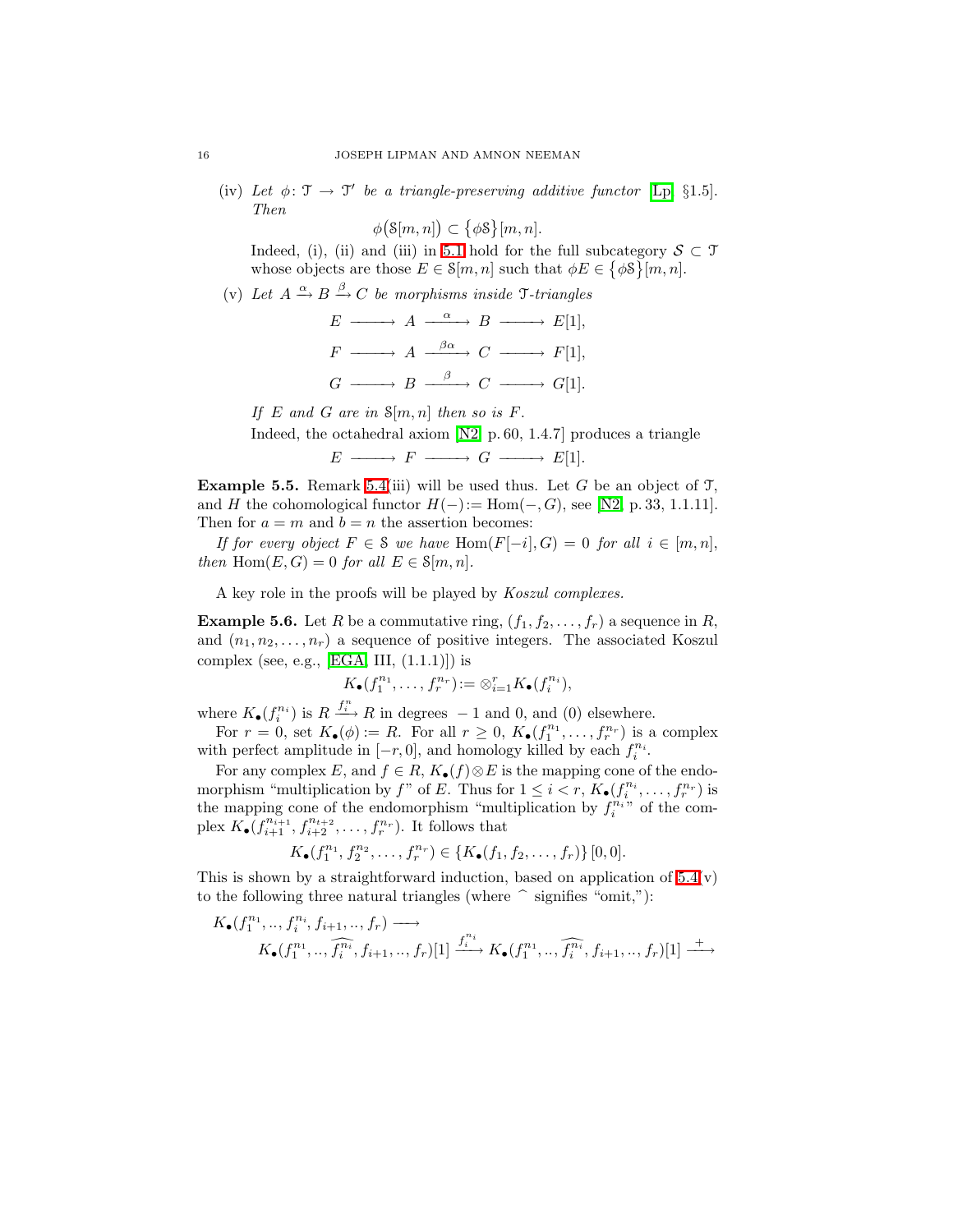$$
K_{\bullet}(f_1^{n_1},\ldots,f_i^{n_i+1},f_{i+1},\ldots,f_r) \longrightarrow
$$
  

$$
K_{\bullet}(f_1^{n_1},\ldots,\widehat{f_i^{n_i+1}},f_{i+1},\ldots,f_r)[1] \xrightarrow{f_i^{n_i+1}} K_{\bullet}(f_1^{n_1},\ldots,\widehat{f_i^{n_i+1}},f_{i+1},\ldots,f_r)[1] \xrightarrow{+}
$$

$$
K_{\bullet}(f_{1}^{n_{1}},\ldots,f_{i},f_{i+1},\ldots,f_{r}) \longrightarrow
$$
  

$$
K_{\bullet}(f_{1}^{n_{1}},\ldots,\hat{f}_{i},f_{i+1},\ldots,f_{r})[1] \xrightarrow{f_{i}} K_{\bullet}(f_{1}^{n_{1}},\ldots,\hat{f}_{i},f_{i+1},\ldots,f_{r})[1] \xrightarrow{+}
$$

The proofs of Theorems [4.1](#page-11-0) and [4.2](#page-12-0) will involve induction on the number of affine open subschemes needed to cover  $X$ . One needs to begin with some results on affine schemes.

In the situation of Example [5.6,](#page-15-0) denote the sequence  $(f_1^n, \ldots, f_r^n)$   $(n > 0)$ by  $f^n$ , omitting the superscript "n" when  $n = 1$ . Let  $C_{\bullet}(f^n)$  be the cokernel of that map of complexes  $R[-1] \to K_{\bullet}(\mathbf{f}^n)[-1]$  which is the identity map of R in degree 1. The complex  $C_{\bullet}(\mathbf{f}^n)$  has perfect amplitude in  $[1-r, 0]$ ; and there is a natural homotopy triangle

(5.6.1) 
$$
C_{\bullet}(\mathbf{f}^n) \longrightarrow R \longrightarrow K_{\bullet}(\mathbf{f}^n) \longrightarrow C_{\bullet}(\mathbf{f}^n)[1].
$$

There is a map of complexes  $K_{\bullet}(f^{n+m}) \to K_{\bullet}(f^n)$   $(f \in R; m, n > 0)$ depicted by

<span id="page-16-0"></span>
$$
R \xrightarrow{\text{R}} R
$$
\n
$$
f^{n+m} \uparrow \qquad \qquad \uparrow f^n
$$
\n
$$
R \xrightarrow{\text{Fm}} R
$$

Tensoring such maps gives a map  $K_{\bullet}(\mathbf{f}^{n+m}) \to K_{\bullet}(\mathbf{f}^n)$ , and hence a map  $C_{\bullet}(\mathbf{f}^{n+m}) \to C_{\bullet}(\mathbf{f}^n)$ . For any R-complex E, we have then the *Čech complex* 

$$
\check{C}^{\bullet}(\mathbf{f}, E) := \varinjlim_{n} \text{Hom}_{R}^{\bullet}(C_{\bullet}(\mathbf{f}^{n}), E).
$$

Let U be the complement of the closed subscheme  $Spec(R/fR) \subset Spec(R)$ , with inclusion  $\iota: U \hookrightarrow X$ . From [\[EGA,](#page-26-9) III, §1.3] it follows readily that, with  $E^{\sim}$  the quasi-coherent complex corresponding to  $E$ ,  $\mathbf{R}_{\ell * \ell} E^{\sim}$  is naturally D-isomorphic to the sheafified Cech complex  $\check{\mathcal{C}}\bullet(\check{\mathbf{f}},E) := \check{\mathcal{C}}\bullet(\mathbf{f},E)^\sim$ .

In particular, if the homology of E is fR-torsion (i.e., for all  $i \in \mathbb{Z}$ , each element of  $H^i(E)$  is annihilated by a power of  $fR$ )—or equivalently, if  $\iota^*E^{\sim}$  is exact—then  $\check{C}^{\bullet}(\mathbf{f}, E)$  is exact; and since the complex  $C_{\bullet}(\mathbf{f}^n)$  is bounded and projective, therefore

 $H^0 \text{Hom}_R^{\bullet}(C_\bullet(\mathbf{f}^n), E) \cong H^0 \textbf{R} \text{Hom}_R^{\bullet}(C_\bullet(\mathbf{f}^n), E) \cong \text{Hom}_{\mathbf{D}(R)}(C_\bullet(\mathbf{f}^n), E),$ 

whence

$$
\lim_{\longrightarrow} \text{Hom}_{\mathbf{D}(R)}(C_{\bullet}(\mathbf{f}^n), E) \cong H^0 \check{C}^{\bullet}(\mathbf{f}, E) = 0.
$$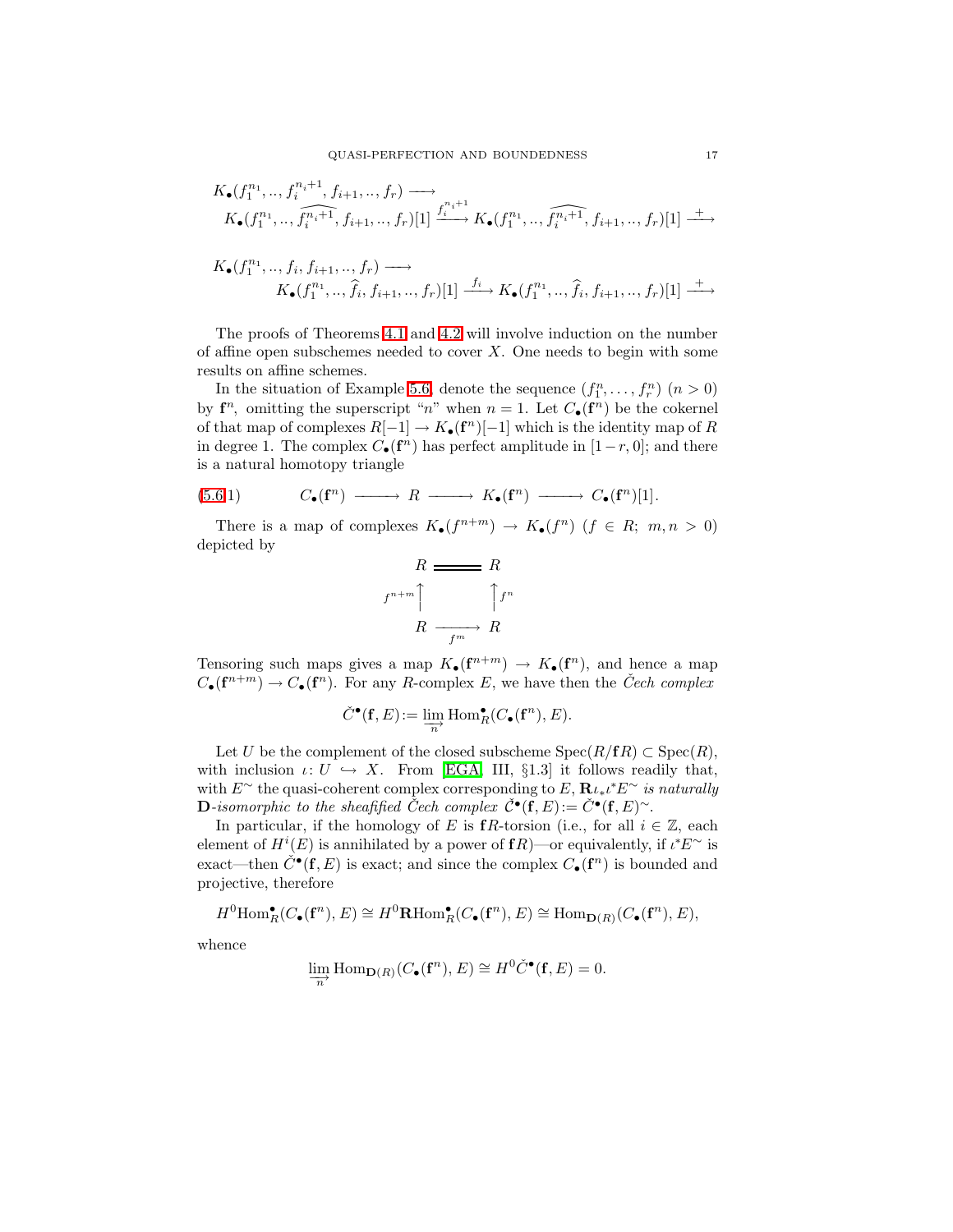Consequently, the commutative diagrams of the following form, with exact rows coming from  $(5.6.1)$  $(5.6.1)$ , and columns from the maps described above:

$$
\begin{array}{ccc}\n\text{Hom}_{\mathbf{D}(R)}(K_{\bullet}(\mathbf{f}), E) & \longrightarrow & \text{Hom}_{\mathbf{D}(R)}(R, E) & \longrightarrow & \text{Hom}_{\mathbf{D}(R)}(C_{\bullet}(\mathbf{f}), E) \\
\downarrow & & \parallel & & \downarrow \\
\text{Hom}_{\mathbf{D}(R)}(K_{\bullet}(\mathbf{f}^n), E) & \longrightarrow & \text{Hom}_{\mathbf{D}(R)}(R, E) & \longrightarrow & \text{Hom}_{\mathbf{D}(R)}(C_{\bullet}(\mathbf{f}^n), E)\n\end{array}
$$

show that for any  $\lambda \in \text{Hom}_{\mathbf{D}(R)}(R, E)$  there is an  $n > 0$  such that  $\lambda$  factors through a  $\mathbf{D}(R)$ -morphism  $K_{\bullet}(\mathbf{f}^n) \to E$ .

If  $P$  is a bounded complex of finitely generated projective  $R$ -modules, then the homology of  $\text{Hom}_R^{\bullet}(P, E)$  is still  $\mathbf{f}R$ -torsion (as one sees, e.g., by induction on the number of nonvanishing components of  $P$ ); and replacing  $E$  in what precedes by  $\text{Hom}_R^{\bullet}(P, E)$ , one obtains, via Hom-⊗ adjunction, that for any  $\lambda \in \text{Hom}_{\mathbf{D}(R)}(P, E)$  there is an  $n > 0$  such that  $\lambda$  factors through a  $\mathbf{D}(R)$ morphism  $K_{\bullet}(\mathbf{f}^n) \otimes P \to E$ .

<span id="page-17-0"></span>**Lemma 5.7.** Let E be an R-complex such that  $H^{j}(E)$  is fR-torsion for all  $j \geq -r$ , P an R-complex with perfect amplitude in [0, b] for some  $b \geq 0$ , and  $\lambda \in \text{Hom}_{\mathbf{D}(R)}(P, E)$ . Then there is an integer  $n > 0$  and a homomorphism of R-complexes  $\lambda_n: K_{\bullet}(\mathbf{f}^n) \otimes P \to E$  such that for all  $j \geq -r$ , the homology map  $H^j(\lambda)$ :  $H^j(P) \to H^j(E)$  factors as

$$
H^j(P)=H^j(R\otimes P)\xrightarrow{\rm natural} H^j\bigl(K_\bullet(\mathbf{f}^n)\otimes P\bigr)\xrightarrow{H^j(\lambda_n)} H^j(E).
$$

*Proof.* We may assume that  $P$  is a complex of finitely generated projective R-modules, vanishing in all degrees outside  $[0, b]$ , see  $[I, p. 175, b]$ . Let  $τ_{≥-r}E$  be the usual truncation, and  $π: E → τ_{≥-r}E$  the natural map, which induces homology isomorphisms in all degrees  $\geq -r$  (see, e.g., [\[Lp,](#page-26-2) §1.10]). By the preceding remarks,  $\pi\lambda$  factors in  $\mathbf{D}(R)$  as

$$
P=R\otimes P\xrightarrow{\rm natural} K_\bullet({\bf f}^n)\otimes P\xrightarrow{\tilde\lambda_n} \tau_{\ge -r}E.
$$

Since  $K_{\bullet}(\mathbf{f}^n) \otimes P$  is bounded and projective, we may assume that  $\bar{\lambda}_n$  is a map of R-complexes. Then the R-homomorphism

$$
(\bar{\lambda}_n)^{-r} \colon \big( K_{\bullet}(\mathbf{f}^n) \otimes P \big)^{-r} = P^0 \to (\tau_{\geq -r} E)^{-r} = \mathrm{coker}(E^{-r-1} \to E^{-r})
$$

lifts to a map  $P^0 \to E^{-r}$ , giving a map  $\lambda_n$  with the desired properties.  $\square$ 

<span id="page-17-1"></span>Corollary 5.7.1. Set  $I := fR = (f_1, f_2, \ldots, f_r)R$ . Let  $m \in \mathbb{Z}$  and let E be an R-complex such that  $H^i(E)$  is *I*-torsion for all  $i \geq m-r$ .

(i) If E is m-pseudocoherent, and  $p \geq m$  is such that  $H^{i}(E) = 0$  for all  $i > p$ , then there exists in the homotopy category of R-complexes an m-quasi-isomorphism  $P \to E$  with  $P \in \{K_{\bullet}(\mathbf{f})\}[m, p]$ .

(ii) For any  $i \geq m$  with  $H^{i}(E) \neq 0$ , there is a nonzero map  $K_{\bullet}(\mathbf{f})[-i] \to E$ .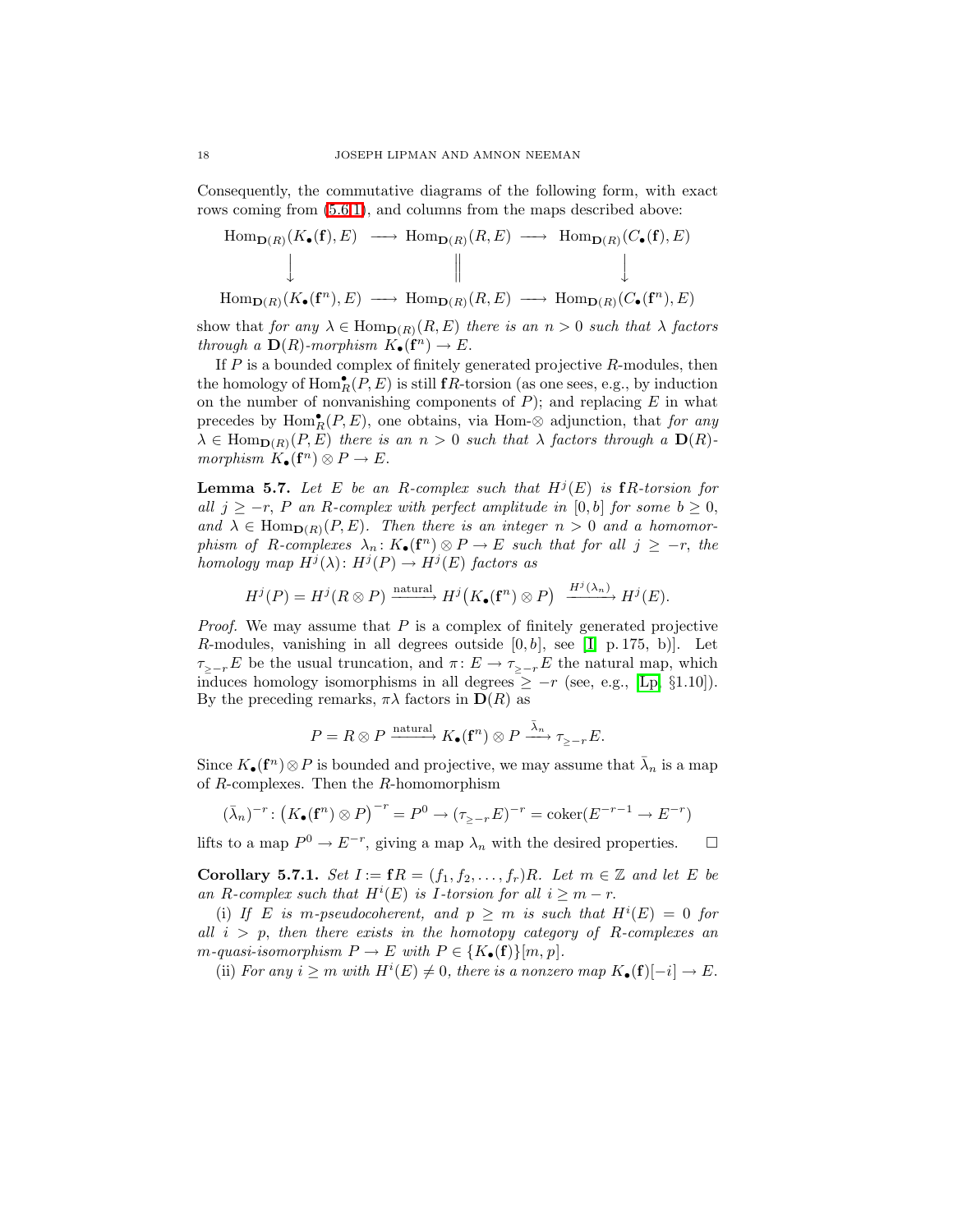*Proof.* (i) By [I, p. 103, 2.10(b)],  $H^p(E)$  is a finitely generated R-module. So there is an  $\ell > 0$  and a surjective homomorphism  $R^{\ell} \to H^p(E)$ , which lifts to  $R^{\ell} \to \text{ker}(E^p \to E^{p+1})$ , and thus there is a homomorphism  $R^{\ell} \to E[p]$ , or equivalently,  $\lambda: R^{\ell}[m-p] \to E[m]$ , giving rise, by Lemma [5.7,](#page-17-0) to an Rhomomorphism

$$
\lambda_n[-m]\colon P_1:=\bigl(K_\bullet(\mathbf{f}^n)\otimes R^\ell[-p]\bigr)\to E
$$

such that  $H^p(\lambda_n[-m])$  is surjective. By Example [5.6](#page-15-0) and Remark [5.4\(](#page-14-1)i), we have  $K_{\bullet}(\mathbf{f}^n)[-p] \in \{K_{\bullet}(\mathbf{f})\}[p, p]$ . So we get a homotopy triangle

$$
P_1 \longrightarrow E \longrightarrow Q_1 \longrightarrow P_1[1]
$$

with  $P_1 \in \{K_\bullet(\mathbf{f})\}[p, p]$  and  $H^i(Q_1) = 0$  for all  $i \geq p$ , giving (i) when  $p = m$ .

In any case,  $Q_1$  is m-pseudocoherent [I, p.100, 2.6]; and since all the homology of  $P_1$  is *I*-torsion, the exact homology sequence of the preceding triangle shows that  $H^{i}(Q_1)$  is *I*-torsion for all  $i \geq m-r$ . If  $m < p$  then, using induction on  $p - m$ , one may assume that there is a homotopy triangle

$$
P_2 \longrightarrow Q_1 \xrightarrow{\beta} Q \longrightarrow P_2[1]
$$

with  $P_2 \in \{K_{\bullet}(\mathbf{f})\}[m, p-1] \subset \{K_{\bullet}(\mathbf{f})\}[m, p]$  and  $H^{i}(Q) = 0$  for all  $i \geq m$ . There exists then a homotopy triangle

$$
P \longrightarrow E \longrightarrow^{\beta\alpha} Q \longrightarrow P[1]
$$

which, by Remark  $5.4(v)$ , is as desired.

(ii) There is, by assumption, a nonzero map  $R \to H^{i}(E)$ , which lifts to a map  $R \to \text{ker}(E^i \to E^{i+1})$ ; and so there is a nonzero map  $\lambda: R \to E[i]$  with  $H^0(\lambda) \neq 0$ . If  $j \geq -r$  then  $j + i \geq i - r \geq m - r$ , so  $H^j(E[i]) = H^{j+i}(E)$ is I-torsion, whence by Lemma [5.7,](#page-17-0) there is for some  $n > 0$  a nonzero map  $K_{\bullet}(\mathbf{f}^n) \to E[i]$ . By Example [5.6,](#page-15-0)  $K_{\bullet}(\mathbf{f}^n) \in K_{\bullet}(\mathbf{f})[0,0]$ ; so by Example [5.5,](#page-15-1) there is a nonzero map  $K_{\bullet}(\mathbf{f}) \to E[i]$ , proving (ii).

For dealing with the nonaffine situation, we need to set up some notation.

<span id="page-18-0"></span>Notation 5.8. A scheme  $X$  can be covered by finitely many open affine subsets, say  $X = \bigcup_{k=1}^{t} U_k$ , with  $U_k = \text{Spec}(R_k)$ . For  $1 \leq k \leq t$ , set

- (i)  $V_k := \bigcup_{i=k}^t U_i$ .
- (ii)  $Y_k := X V_{k+1}$  ( $:= X$  when  $k = t$ ).

So we have a filtration by closed subschemes  $Y_1 \subset Y_2 \subset \cdots \subset Y_t = X$ .

Both  $U_k$  and  $V_{k+1}$  are quasi-compact open subsets of the (quasi-separated) scheme X, whence so is  $U_k \cap V_{k+1}$ . So there is a sequence

$$
\mathbf{f}_k = \{f_{k1}, f_{k2}, \cdots, f_{kr_k}\}
$$

in  $R_k$  such that

$$
U_k \cap V_{k+1} = \bigcup_{i=1}^{r_k} \text{Spec}(R_k[1/f_{ki}]) .
$$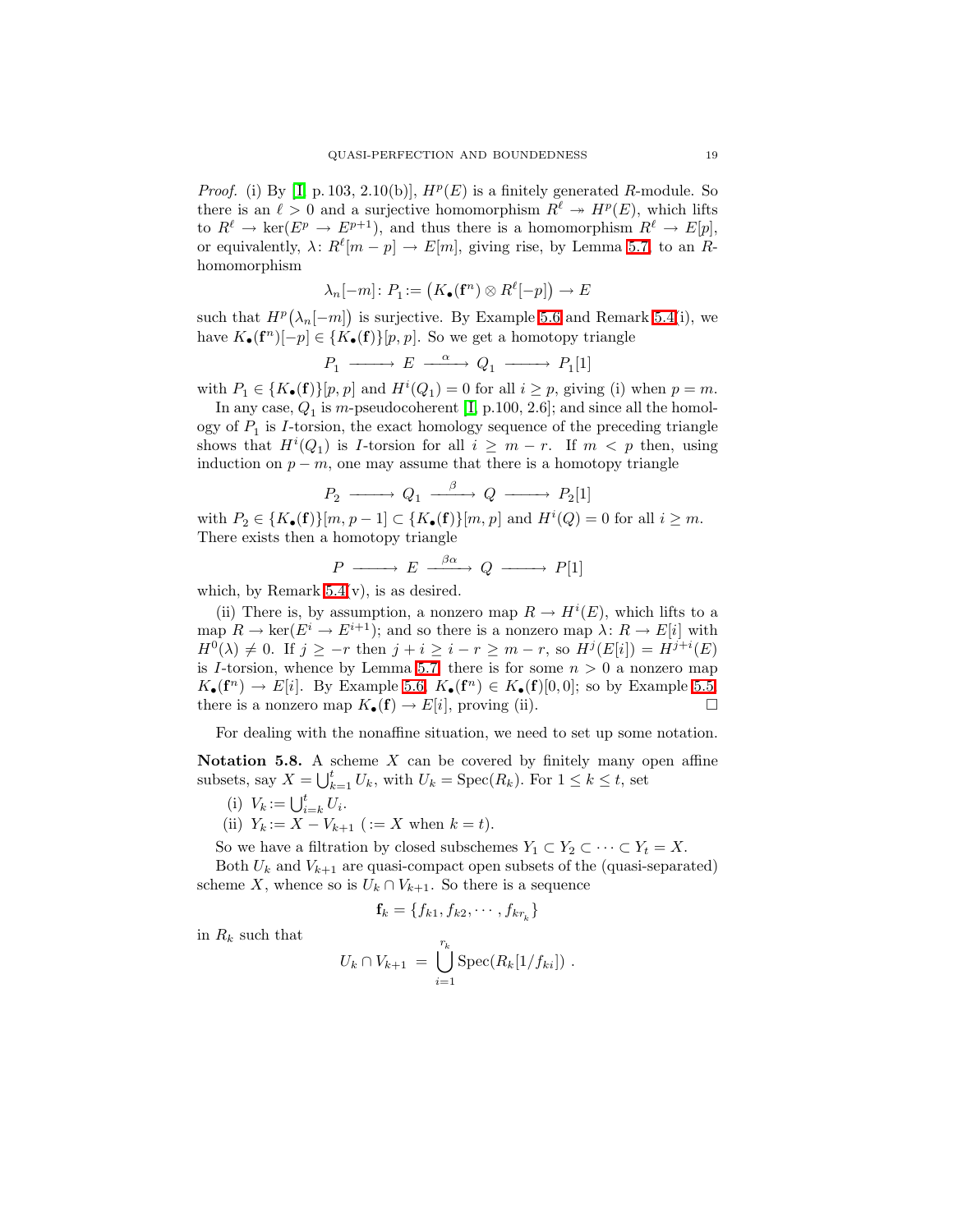Set

- (iii)  $I_k := \mathbf{f}_k R_k$ , (so that  $U_k \cap V_{k+1}$  is the complement of the closed subscheme  $Spec(R_k/I_k) \subset U_k$ .
- (1) (iv)  $C_k := (K_{\bullet}(\mathbf{f}_k) \oplus K_{\bullet}(\mathbf{f}_k)[1])^{\sim} = (K_{\bullet}(0, f_{k1}, f_{k2}, \cdots, f_{kr_k}))^{\sim}$ with  $K_{\bullet}(*)$  the Koszul complex over  $R_k$  associated to the sequence  $(*),$ and  $(-)^\sim$  the sheafification functor from  $R_k$ -modules to quasi-coherent  $\mathcal{O}_{U_k}$ -modules—so that  $C_k$  is a perfect  $\mathcal{O}_{U_k}$ -complex.

(The reason for introducing this ⊕ will emerge shortly.)

We have the cartesian diagram of (open) inclusion maps

$$
U_k \cap V_{k+1} \xrightarrow{\nu} V_{k+1}
$$
  

$$
\lambda \downarrow \qquad \qquad \downarrow \xi
$$
  

$$
U_k \xrightarrow{\mu} V_k = U_k \cup V_{k+1}
$$

The restriction  $\lambda^* C_k$  is homotopically trivial, whence, in  $\mathbf{D}(V_{k+1}),$ 

$$
\xi^* \mathbf{R} \mu_* C_k \cong \mathbf{R} \nu_* \lambda^* C_k = 0.
$$

Thus, the restrictions of  $\mathbf{R}\mu_* C_k$  to both  $V_{k+1}$  and  $U_k$  are perfect, and so  $\mathbf{R}\mu_*C_k$  is itself perfect.

For any  $\mathcal{O}_{V_k}$ -complex G, the obvious triangle

$$
G \xrightarrow{\quad 0 \quad} G \xrightarrow{\quad} G \oplus G[1] \xrightarrow{\quad} G[1]
$$

shows that the complex  $G \oplus G[1]$  vanishes in the Grothendieck group  $\mathcal{K}_0(V_k)$ . Taking  $G := \mathbf{R} \mu_* \big( K_{\bullet}(\mathbf{f}_k) \big)^{\sim}$ , we deduce then from Thomason's localization theorem [\[TT,](#page-26-8) p. 338, 5.2.2(a)] that the perfect  $\mathcal{O}_{V_k}$ -complex  $\mathbf{R} \mu_* C_k$  is  $\mathbf{D}(V_k)$ isomorphic to the restriction of a perfect  $\mathcal{O}_X$ -complex.

- (v) Let  $S_k \in \mathbf{D}_{\mathsf{qc}}(X)$  be a perfect  $\mathcal{O}_X$ -complex whose restriction to  $V_k$  is  $\mathbf{D}(V_k)$ -isomorphic to  $\mathbf{R}\mu_* C_k$ .
- (vi) Let  $S_k$  be the finite set  $\{S_1, S_2, \ldots, S_k\}$ .

According to Lemma [3.2,](#page-9-2) there is for each k an integer  $N_k > 0$  such that, if  $Q \in \textbf{Dqc}(X)$  satisfies  $H^{\ell}(Q) = 0$  for all  $\ell \geq -N_k$  then  $\text{Hom}_{\textbf{D}(X)}(S_k, Q) = 0$ . After enlarging  $N_k$  if necessary, we have also that  $\text{Hom}_{\mathbf{D}(X)}(Q, S_k) = 0$ .

Set

(vii) 
$$
N := \max\{N_1, N_2, \ldots, N_t, r_1, r_2, \ldots, r_t\} + 1.
$$

Next comes the key statement.

<span id="page-19-0"></span>**Proposition 5.9.** With the preceding notation, let  $m, k \in \mathbb{Z}, 1 \leq k \leq t$ , let  $E \in \mathbf{D}_{\mathsf{qc}}(X)$  be such that  $H^j(E)$  is supported in  $Y_k$  for all  $j \geq m - kN$ , and set

$$
a_k = \binom{k+1}{2}N \qquad (1 \le k \le t).
$$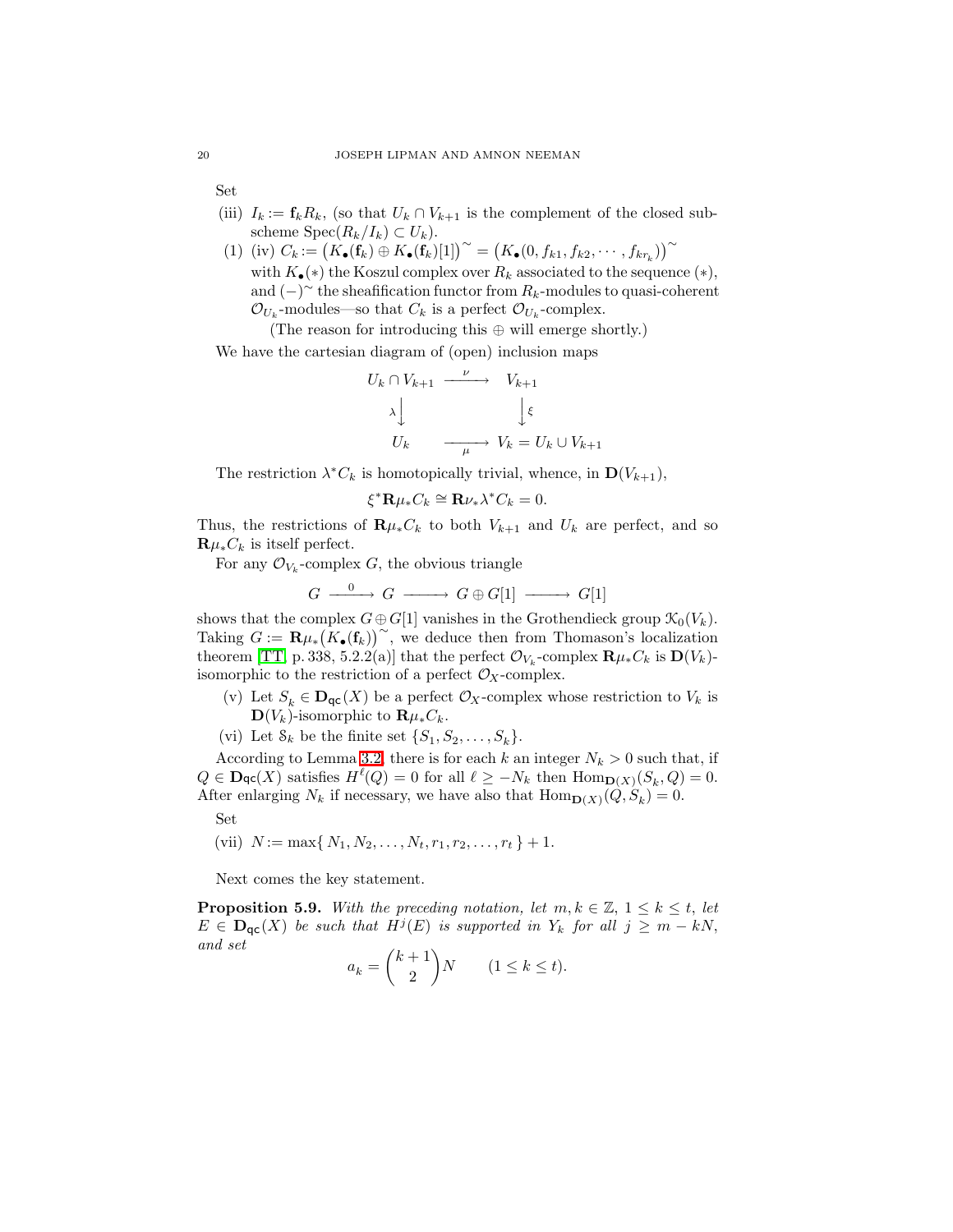(i) If E is  $(m-(k-1)N)$ -pseudo-coherent then there is an m-isomorphism  $P \to E$  with  $P \in \mathcal{S}_k[m - a_k, \infty)$  (so that P is perfect, see [5.4\(](#page-14-1)ii)).

(ii) If  $H^{\ell}(E) \neq 0$  for some  $\ell \geq m$ , then for some  $i \geq m - a_k$  and some  $j \in [1, k]$ , there is a nonzero map  $S_j[-i] \to E$ .

Before proving this, let us see how to derive Theorems [4.1](#page-11-0) and [4.2.](#page-12-0)

Since  $Y_t = X$ , Theorem [4.1,](#page-11-0) with  $B := (t-1)N$ , is contained in [5.9\(](#page-19-0)i).

Next, [5.9\(](#page-19-0)ii) with  $k = t$  shows that if  $H^{\ell}(E) \neq 0$ , then there exist integers  $i \geq \ell - a_t$  and  $j \in [1, t]$ , and a non-zero map  $S_j[-i] \to E$ . This gives Theorem [4.2](#page-12-0) for the specific choices

$$
S = S_1 \oplus S_2 \oplus \cdots \oplus S_t, \qquad A(S) := a_t = \binom{t+1}{2} N.
$$

The rest of Theorem [4.2](#page-12-0) results from the following general fact, applied to  $\mathcal{H} = \{ E \in \mathbf{D}_{\mathsf{qc}}(X) \mid H^{\ell}(E) \neq 0 \}, \mathcal{T} = \mathbf{D}_{\mathsf{qc}}(X) \text{ and } A = A(S) - \ell.$ 

**Proposition 5.10.** Let  $\mathcal{T}$  be a triangulated category with coproducts. Let H be a collection of objects of T. Suppose there exists a compact generator  $S \in \mathcal{T}$  and an integer A such that

$$
E \in \mathcal{H} \implies \text{Hom}(S[n], E) \neq 0 \text{ for some } n \leq A.
$$

Then every compact generator has a similar property: for each compact generator  $S' \in \mathcal{T}$  there is an integer  $A'$  such that

 $E \in \mathcal{H} \implies \text{Hom}(S'[n], E) \neq 0 \text{ for some } n \leq A'.$ 

*Proof.* Let  $\widehat{R}$  be the full subcategory of  $\mathcal T$  whose objects are all the direct summands of objects in  $\{S'\}(-\infty,\infty) = \bigcup_{M\geq 0} \{S'\}[-M,M]$  (see Remark [5.3\)](#page-14-3). As in the proof of Corollary [4.3.2,](#page-12-2) (iii)  $\Rightarrow$  (ii), one sees that  $S \in \mathbb{R}$ , i.e., there is an  $S^* \in \hat{R}$  and an  $M \geq 0$  such that  $S \oplus S^* \in \{S'\}[-M, M]$ .

Now if  $E \in \mathcal{H}$  then, since  $\text{Hom}(S[k], E) \neq 0$  for some  $k \leq A$ , and  $S[k] \oplus S^*[k] \in \{S'\}[-M-k, M-k]$  (Remark [5.4\(](#page-14-1)i)), therefore Example [5.5](#page-15-1) gives  $\text{Hom}(S'[n], E) \neq 0$  for some n with  $n \leq M + k \leq M + A$ .

It remains to prove Proposition [5.9,](#page-19-0) which we do now by induction on k.

For  $k = 1$ ,  $a_1 = N$ , so  $H^{j}(E)$  is supported in  $Y_1 = \text{Spec}(R_1/I_1)$  for all  $j \geq m-r_1-1 \ (\geq m-N)$ . As usual, when considering the restriction  $E|_{U_1}$ we may assume it to be a quasi-coherent complex, then relate facts about it to facts about the corresponding complex E of  $R_1$ -modules. For example, it holds that  $H^i(E)$  is  $I_1$ -torsion for all  $i \geq m-r_1-1$ .

Thus, from Corollary [5.7.1\(](#page-17-1)i), applied to  $I_1 = (0, f_{11}, f_{22}, \cdots, f_{1r_1})R_1$ , it follows via [5.8\(](#page-18-0)iv)) that, if E is m-pseudo-coherent then there exists an m-isomorphism  $P \to E|_{U_1}$  with  $P \in \{C_1\}$ [m,  $\infty$ ). Likewise (and more easily), Corollary [5.7.1\(](#page-17-1)ii) gives that if  $H^{i}(E) \neq 0$  for some  $i \geq m$ —whence,  $H^{i}(E)$ being supported in  $Y_1 \subset U_1$ ,  $H^i(E|_{U_1}) \neq 0$ —then there is a nonzero map

$$
C_1[-i] = (K_{\bullet}(\mathbf{f}_1)[-i]) \sim \bigoplus (K_{\bullet}(\mathbf{f}_1)[-i+1]\big) \sim \bigoplus E|_{U_1}.
$$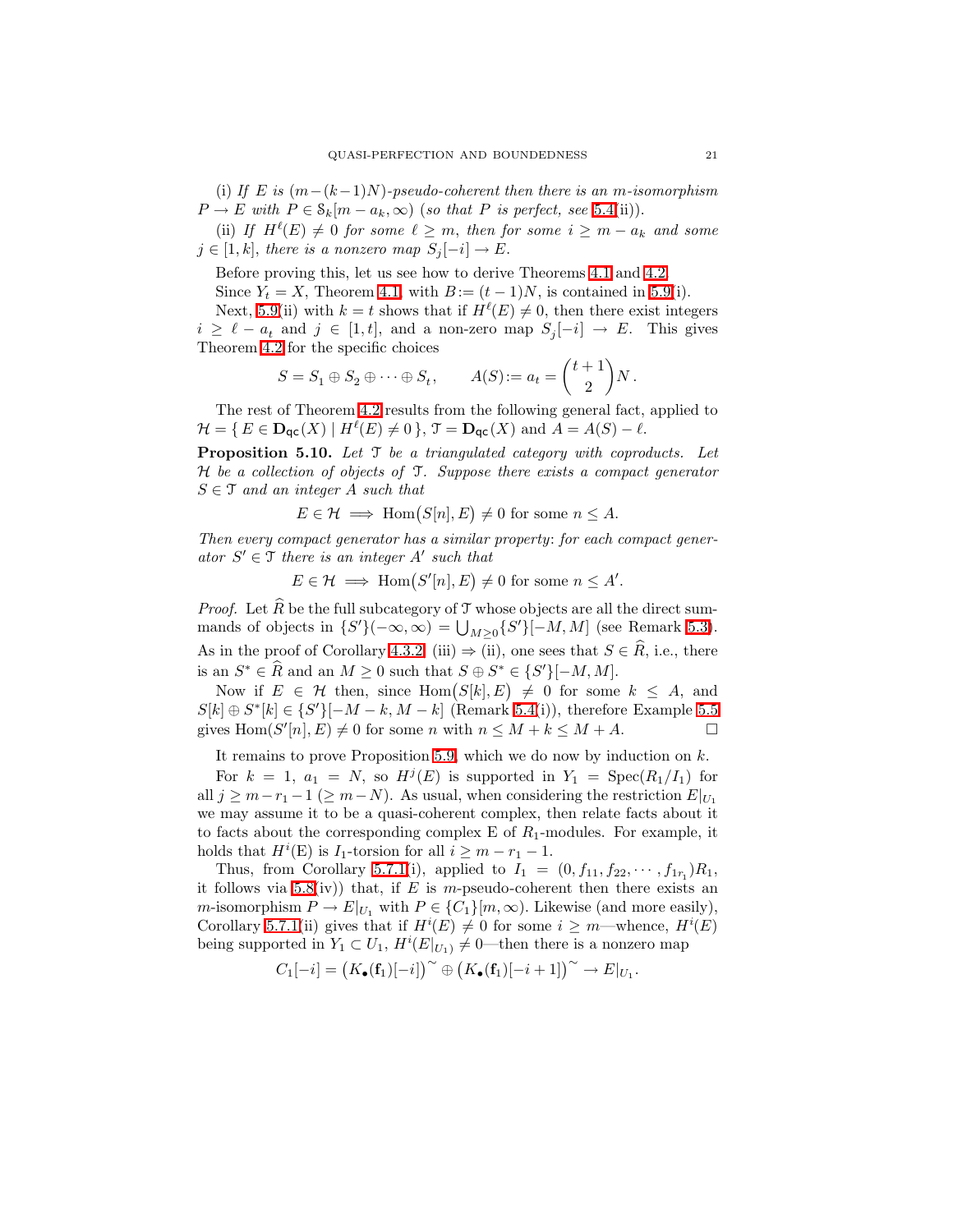Let  $\mu: U_1 \hookrightarrow X$  be the inclusion. Note that  $Y_1 = U_1 \setminus V_2$ . Since  $C_1$  is exact outside  $Y_1$ , so is  $P \in \{C_1\}[m,\infty)$  (argue as in Remark [5.4\(](#page-14-1)i)–(iv)), as is  $\mathbf{R}\mu_*P$ ; and by assumption,  $H^i(E)$  vanishes outside  $Y_1$  for all  $i \geq m$ . With all this in mind, we can extend the preceding statements from  $U_1$  to  $X = U_1 \cup V_2$ , by applying the following Lemma to  $U = U_1$ ,  $V = V_2$ , and  $C = C_1$  or P.

<span id="page-21-1"></span>**Lemma 5.11.** Let U and V be open subsets of a scheme  $X$ , and let

$$
U \cap V \xrightarrow{\nu} V
$$
  
\n
$$
\downarrow \qquad \qquad V
$$
  
\n
$$
U \xrightarrow{\mu} U \cup V
$$

be the natural diagram of inclusion maps. Let  $C \in D(U)$  satisfy  $\lambda^* C = 0$ . Let  $E \in D(U \cup V)$ . Then:

(i) Every  $\mathbf{D}(U)$ -morphism  $C \to \mu^*E$  extends uniquely to a  $\mathbf{D}(U \cup V)$ morphism  $\mathbf{R}\mu_*C \to E$ .

(ii) If C is perfect then so is  $\mathbf{R} \mu_* C$ .

(iii) If  $S \subset \mathbf{D}(U)$  and  $m \leq n \in \mathbb{Z}$  then  $\mathbf{R}\mu_*\big(\mathcal{S}[m,n]\big) \subset \big\{\mathbf{R}\mu_*\mathcal{S}\big\}[m,n].$ 

Proof. (i) In view of the natural isomorphisms

 $\text{Hom}_{\mathbf{D}(U)}(C, \mu^*E) \cong \text{Hom}_{\mathbf{D}(U)}(\mu^* \mathbf{R} \mu_* C, \mu^*E) \cong \text{Hom}_{\mathbf{D}(U \cup V)}(\mathbf{R} \mu_* C, \mathbf{R} \mu_* \mu^*E)$ we need only show that the natural map is an isomorphism

 $\mathbf{R}\mathrm{Hom}^\bullet(\mathbf{R}\mu_*C,E) \ \xrightarrow{\sim} \ \mathbf{R}\mathrm{Hom}^\bullet(\mathbf{R}\mu_*C,\mathbf{R}\mu_*\mu^*E)$ 

(to which we can apply the homology functor  $H^0$ ). Thus for any triangle

$$
G \longrightarrow E \xrightarrow{\text{natural}} \mathbf{R} \mu_* \mu^* E \longrightarrow G[1]
$$

we'd like to see that  $\mathbf{R}\text{Hom}^{\bullet}(\mathbf{R}\mu_* C, G) = 0$ . But  $\mu^* G = 0 = \lambda^* C$ , so that

 $\mu^* \mathbf{R} \text{Hom}^{\bullet}(\mathbf{R} \mu_* C, G) \cong \mathbf{R} \text{Hom}^{\bullet}(\mu^* \mathbf{R} \mu_* C, \mu^* G) = 0$ , and

 $\xi^* \text{RHom}^{\bullet}(\mathbf{R} \mu_* C, G) \cong \text{RHom}^{\bullet}(\xi^* \mathbf{R} \mu_* C, \xi^* G) \cong \text{RHom}^{\bullet}(\mathbf{R} \nu_* \lambda^* C, \xi^* G) = 0,$ 

whence the conclusion.

(ii) Since both  $\xi^* \mathbf{R} \mu^* C \cong \mathbf{R} \nu_* \lambda^* C = 0$  and  $\mu^* \mathbf{R} \mu_* C = C$  are perfect, therefore so is  ${\bf R} \mu_* C$ .

(iii) This is a special case of Remark [5.4\(](#page-14-1)iv).  $\Box$ 

<span id="page-21-0"></span>**Lemma 5.12.** For  $k > 1$ , suppose Proposition [5.9\(](#page-19-0)i) holds with  $k-1$  in place of k. Then for any  $E \in \mathbf{D}_{\mathsf{qc}}(X)$  and  $\mathbf{D}(U_k)$ -morphism

$$
\psi \colon F \longrightarrow E|_{U_k} \qquad \big( F \in \{C_k\} [m, \infty) \big),
$$

there exists a  $\mathbf{D}(X)$ -morphism

 $\tilde{\psi}$ :  $\tilde{F} \to E$   $(\tilde{F} \in \mathcal{S}_k[m - N - a_{k-1}, \infty))$ 

whose restriction  $\tilde{\psi}|_{U_k}$  is isomorphic to  $\psi$ .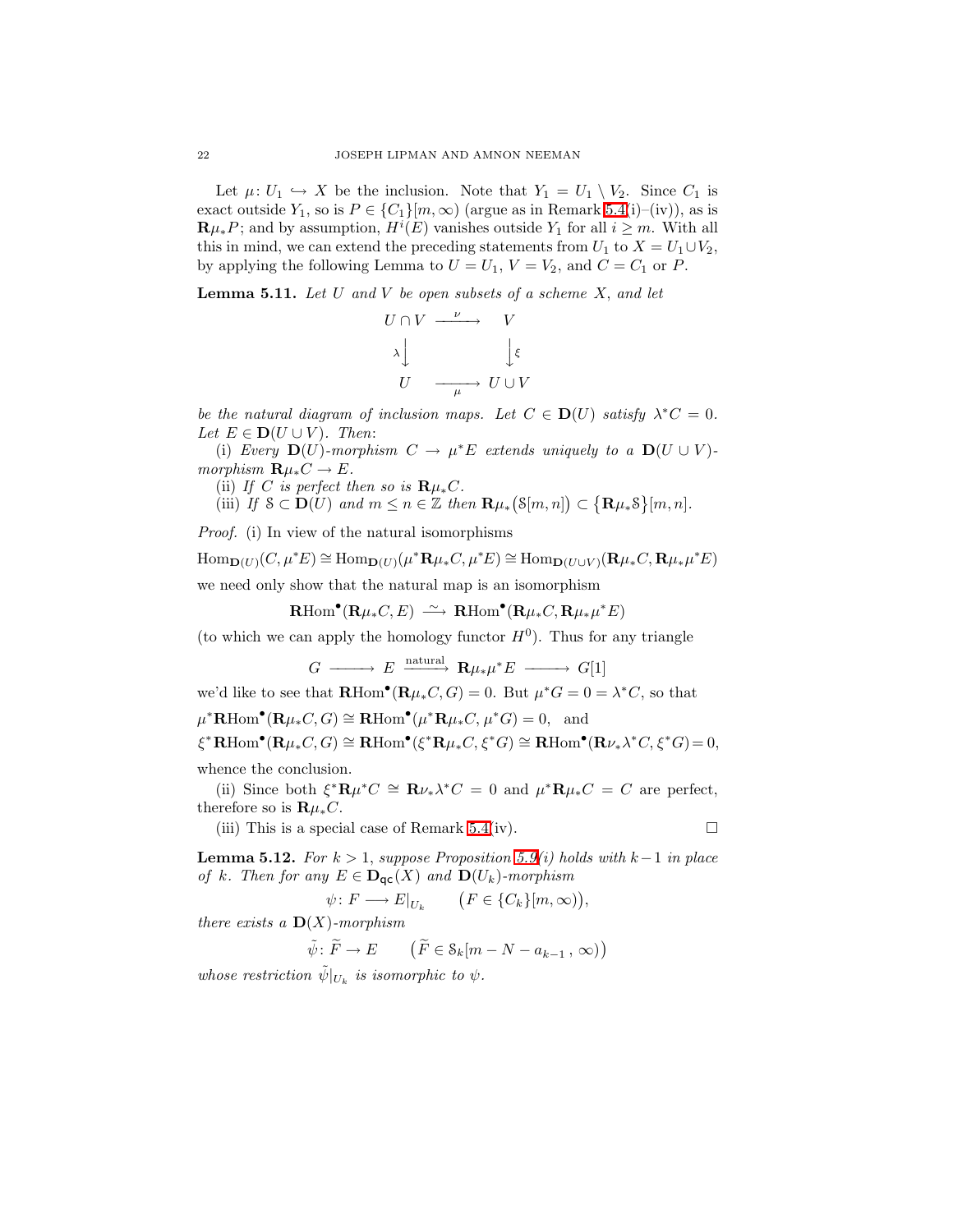Before proving this Lemma, let us see how it is used to establish the induction step in the proof of Proposition [5.9.](#page-19-0) With reference to that Proposition, we show, for  $k > 1$ :

- (1) Assertion (i) for  $k-1$  implies assertion (i) for k.
- (2) Assertions (i) and (ii) for  $k-1$ , together, imply assertion (ii) for k.

To prove (1), let  $E \in \mathbf{D}_{\text{qc}}(X)$  be  $(m - (k-1)N)$ -pseudocoherent, with  $H^j(E)$  supported in  $Y_k$  for all  $j \geq m-kN$ . Since  $m-(k-1)N-r_k \geq m-kN$ , therefore (after replacement of  $K_{\bullet}(\mathbf{f}_k)^{\sim}$  by  $C_k$ , see above) Corollary [5.7.1](#page-17-1) provides a  $\mathbf{D}(U_k)$ -triangle

$$
(5.12.1) \t P_k \longrightarrow E|_{U_k} \longrightarrow Q_k \longrightarrow P_k[1]
$$

with  $P_k \in \{C_k\}[m-(k-1)N, \infty)$  and  $H^j(Q_k) = 0$  for all  $j \geq m-(k-1)N$ . By Lemma [5.12,](#page-21-0) the map  $P_k \longrightarrow E|_{U_k}$  is isomorphic to the restriction of a  $\mathbf{D}(X)$ morphism  $\psi' : P' \to E$ , with  $P' \in \mathcal{S}_k[m-(k-1)N-N-a_{k-1}, \infty)$ , i.e., since

$$
a_{k-1} + kN = {k \choose 2}N + kN = {k+1 \choose 2}N = a_k,
$$

with  $P' \in \mathcal{S}_k[m - a_k, \infty)$ . Any  $\mathbf{D}_{\mathsf{qc}}(X)$ -triangle

<span id="page-22-0"></span>
$$
P' \xrightarrow{\psi'} E \xrightarrow{\alpha} Q' \xrightarrow{\qquad} P'[1],
$$

restricts on  $U_k$  to one isomorphic to [\(5.12](#page-21-0)[.1\)](#page-22-0). So when  $j \geq m - (k-1)N$ , then  $H^{j}(Q')$  vanishes on  $U_k$ ; furthermore,  $H^{j}(E)$  is supported on  $Y_k$ , and since all the members of  $\mathcal{S}_k$  are exact outside  $Y_k$  therefore so is  $P'$  (argue as in Remark [5.4\(](#page-14-1)i)–(iv)); and thus  $H^{j}(Q')$  is supported in  $(Y_k \setminus U_k) = Y_{k-1}$ .

Moreover,  $Q'$  is  $(m - (k-2)N)$ -pseudocoherent, since both  $P'$  and E are [\[ I,](#page-26-7) p. 100, 2.6]. So now the inductive assumption produces a triangle

$$
P'' \longrightarrow Q' \longrightarrow Q \longrightarrow P''[1]
$$

with  $P'' \in \mathcal{S}_{k-1}[m - a_{k-1}, \infty)$ , and  $H^{j}(Q) = 0$  whenever  $j \geq m$ .

There is then a triangle

$$
P \xrightarrow{\psi'} E \xrightarrow{\beta\alpha} Q \xrightarrow{\qquad} P[1],
$$

and the assertion [5.9\(](#page-19-0)i), for the integer k, results from Remark [5.4\(](#page-14-1)v).

As for (2), let E satisfy the hypotheses of [5.9\(](#page-19-0)ii) for k. If  $H^i(E|_{U_k}) = 0$  for all  $i \geq m-(k-1)N$  then  $H^{j}(E)$  is supported in  $Y_{k-1}$  for all  $j \geq m-(k-1)N$ ,  $H^{\ell}(E)$  is non-zero for some  $\ell \geq m$ , and  $m - a_{k-1} \geq m - a_k$ ; so in this case assertion (ii) for k is already given by assertion (ii) for  $k - 1$ .

If, on the other hand,  $H^{i}(E|_{U_{k}}) \neq 0$  for some  $i \geq m-(k-1)N$ , then, since  $m - (k-1)N - r_k \ge m - kN$ , Corollary [5.7.1](#page-17-1) (suitably modified) provides a nonzero map  $C_k[-i] \to E|_{U_k}$ . By Remark [5.4\(](#page-14-1)i),

$$
C_k[-i] \in \{C_k\}[i,\infty) \subset \{C_k\}[m-(k-1)N,\infty),
$$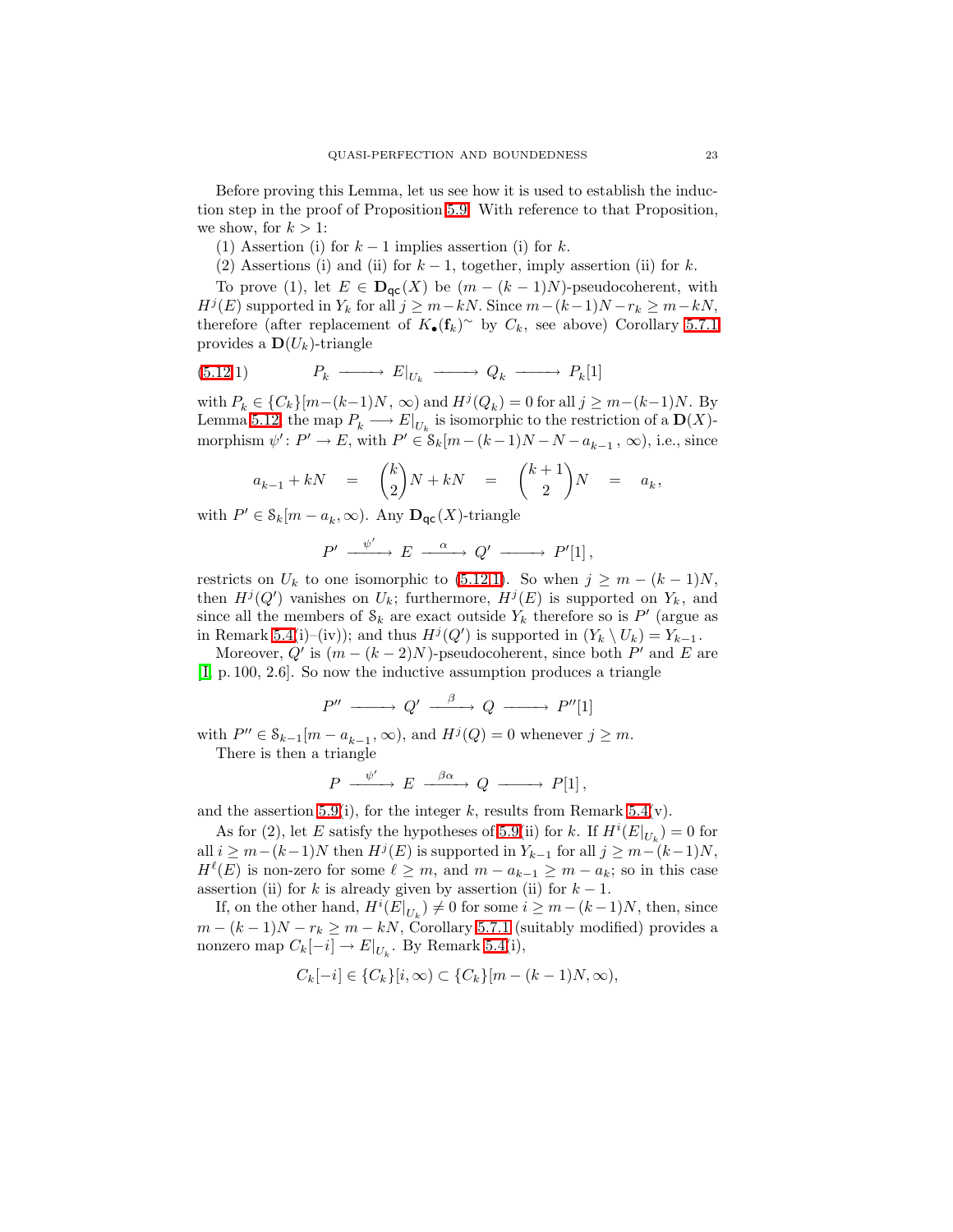so by Lemma [5.12,](#page-21-0) there exists a nonzero  $\mathbf{D}(X)$ -morphism  $\widetilde{F} \to E$  with

$$
\widetilde{F} \in \mathcal{S}_k[m - (k-1)N - N - a_{k-1}, \infty) = \mathcal{S}_k[m - a_k, \infty).
$$

Hence, by Example [5.5,](#page-15-1) [5.9\(](#page-19-0)ii) holds for  $k$ .

We come finally to the *proof of Lemma 5.12*.

Let  $S \subset \mathbf{D}(U_k)$  be the full subcategory with objects those  $F \in \{C_k\}[m, \infty)$ for which the Lemma holds. We need to verify the conditions in Definition [5.1,](#page-14-0) i.e., we need to show:

- (a)  $C_k[-\ell] \in \mathcal{S}$  for all  $\ell \geq m$ ; and
- (b) for any  $\mathbf{D}(U_k)$ -triangle

$$
F' \xrightarrow{\hspace{2cm}} F \xrightarrow{\hspace{2cm}} F'' \xrightarrow{\hspace{2cm}} F'[1],
$$

if  $F', F'' \in \mathcal{S}$  then  $F \in \mathcal{S}$ .

For (a), we first use Lemma [5.11](#page-21-1) to extend  $\psi: C_k[-\ell] \to E|_{U_k}$  to a  $\mathbf{D}(V_k)$ morphism  $\phi: S_k[-\ell]|_{V_k} \to E|_{V_k}$ . By Thomason's localization theorem, as formulated in [\[N2,](#page-26-12) p. 214, 2.1.5] (and further elucidated in [ibid., p. 216, proof of Lemma 2.6]),<sup>[5](#page-23-0)</sup> there is then a  $\mathbf{D}_{\mathsf{qc}}(X)$ -diagram, with top row a triangle of perfect complexes:

$$
\widetilde{P} \longrightarrow \widetilde{F}_1 \xrightarrow{f} S_k[-\ell] \longrightarrow \widetilde{P}[1]
$$
\n
$$
\downarrow g
$$
\n
$$
E
$$

and with P exact on  $V_k$ , so that  $f|_{V_k}$  is an isomorphism; and furthermore,

$$
\phi = (g|_{V_k}) \circ (f|_{V_k})^{-1}.
$$

Since  $S_k[-\ell] \in \mathcal{S}_k[\ell,\infty]$  (see Remark [5.4\(](#page-14-1)i)), we need only show that we can choose  $\widetilde{P} \in \mathcal{S}_{k-1}[\ell - N - a_{k-1}, \infty)$ , because then we'll have

$$
\widetilde{F}_1 \in \mathcal{S}_k[\ell - N - a_{k-1}, \infty) \subset \mathcal{S}_k[m - N - a_{k-1}, \infty).
$$

The perfect complex  $\widetilde{P}$  is exact outside  $X-V_k = Y_{k-1}$ , and we are assuming that [5.9\(](#page-19-0)i) is true for  $k - 1$ . It follows that there exists a triangle

$$
P \longrightarrow \widetilde{P} \longrightarrow Q \longrightarrow P[1]
$$

with  $P \in \mathcal{S}_{k-1}[\ell - N - a_{k-1}, \infty)$  and  $H^{i}(Q) = 0$  for all  $i \geq \ell - N$ . Since all the members of  $\mathcal{S}_{k-1}$  are exact on  $V_k$ , the same is true of P (argue as in Remark  $5.4(i)$ –(iv)).

<span id="page-23-0"></span><sup>&</sup>lt;sup>5</sup>where in the absence of separatedness,  $j_{\bullet *}$  should become  $\mathbf{R}j_{\bullet *}$ .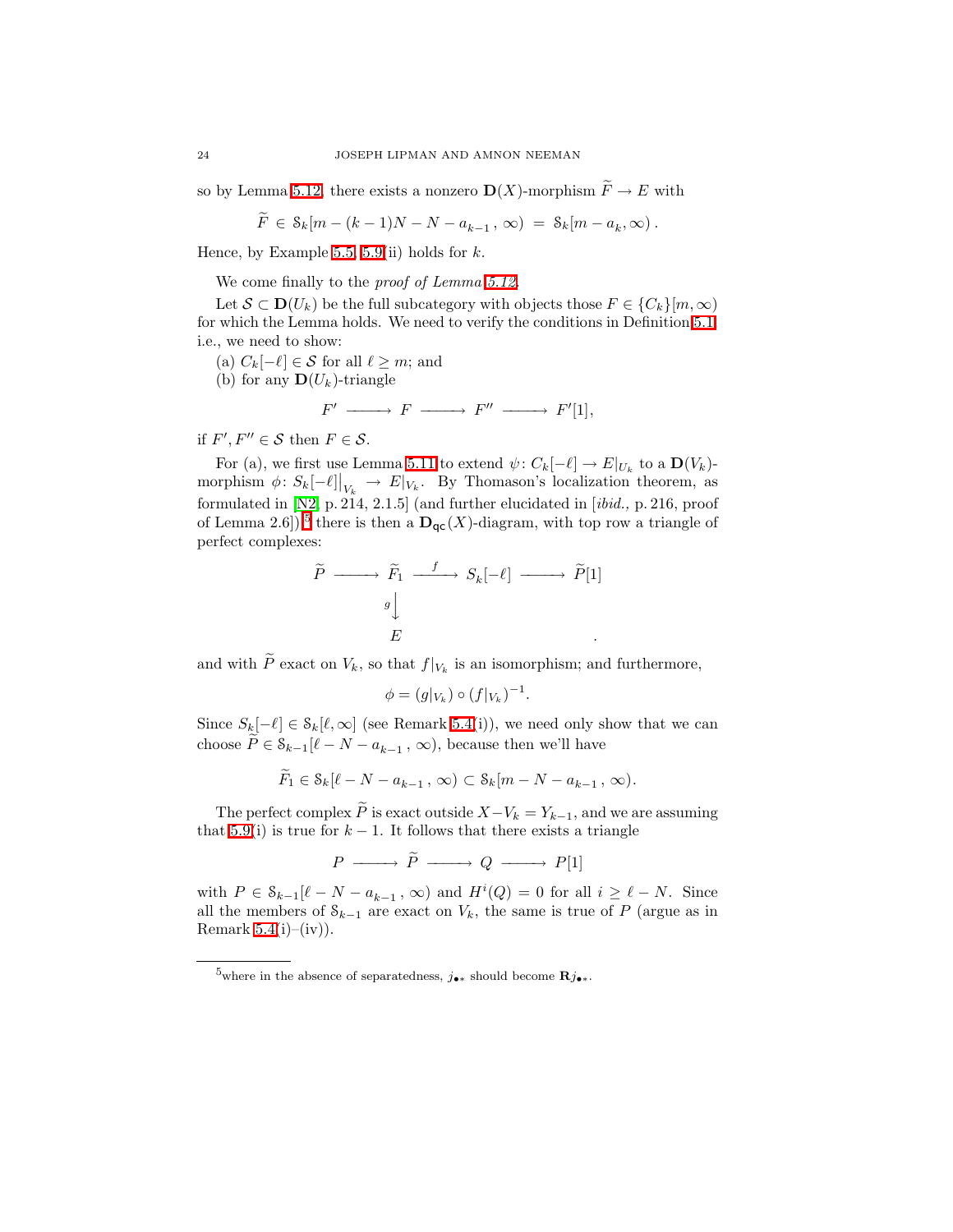Now [\[N2,](#page-26-12) p. 58, 1.4.6] produces an octahedron on  $P \to \widetilde{P} \to \widetilde{F}_1$ , where the rows and columns are triangles:

$$
P \longrightarrow P
$$
\n
$$
\downarrow \qquad \downarrow
$$
\n
$$
\tilde{P} \longrightarrow \tilde{F}_1 \longrightarrow S_k[-\ell] \longrightarrow \tilde{P}[1]
$$
\n
$$
\downarrow \qquad \downarrow \beta \qquad \parallel \qquad \downarrow
$$
\n
$$
Q \longrightarrow F' \longrightarrow S_k[-\ell] \longrightarrow Q[1]
$$
\n
$$
\downarrow \qquad \downarrow h
$$
\n
$$
P[1] \longrightarrow P[1]
$$

Since  $H^{i}(Q[1 + \ell]) = 0$  for all  $i \geq -N-1$ , the definition of N (see Nota-tion [5.8\(](#page-18-0)vii)) forces the map  $g: S_k[-\ell] \to Q[1]$  to vanish. The exact sequence  $\text{Hom}(S_k[-\ell], F') \xrightarrow{\text{via } f'} \text{Hom}(S_k[-\ell], S_k[-\ell]) \xrightarrow{\text{via } g=0} \text{Hom}(S_k[-\ell], Q[1])$ shows there is a map  $\iota: S_k[-\ell] \to F'$  with  $f'\iota$  the identity map of  $S_k[-\ell]$ .

This gives rise to yet another octahedron, on  $S_k[-\ell] \stackrel{\iota}{\rightarrow} F' \stackrel{h}{\rightarrow} P[1]$ :

$$
\begin{array}{ccc}\nP & \longrightarrow & P \\
\downarrow & & \downarrow \\
\widetilde{F} & \xrightarrow{\gamma} & \widetilde{F}_1 \longrightarrow Q \longrightarrow & \widetilde{F}[1] \\
\downarrow^{\alpha} & & \downarrow^{\beta} & \parallel & \downarrow \\
S_k[-\ell] & \xrightarrow{\iota} & F' \longrightarrow Q \longrightarrow S_k[-\ell+1] \\
\downarrow & & \downarrow^h \\
P[1] & \longrightarrow P[1]\n\end{array}
$$

The first column is a triangle, with  $\widetilde{F} \in \mathcal{S}_k[\ell - N - a_{k-1}, \infty)$ , and  $P|_{V_k}$  exact, so that  $\alpha|_{V_k}$  is an isomorphism.

Moreover, if  $\tilde{\psi} \colon \tilde{F} \to E$  is the composite  $\tilde{F} \stackrel{\gamma}{\to} \tilde{F}_1 \stackrel{g}{\to} E$ , then

$$
\alpha = f'\iota\alpha = f'\beta\gamma = f\gamma,
$$

so that on  $V_k$ ,

$$
\phi \alpha = \phi f \gamma = g \gamma = \tilde{\psi},
$$

proving (a).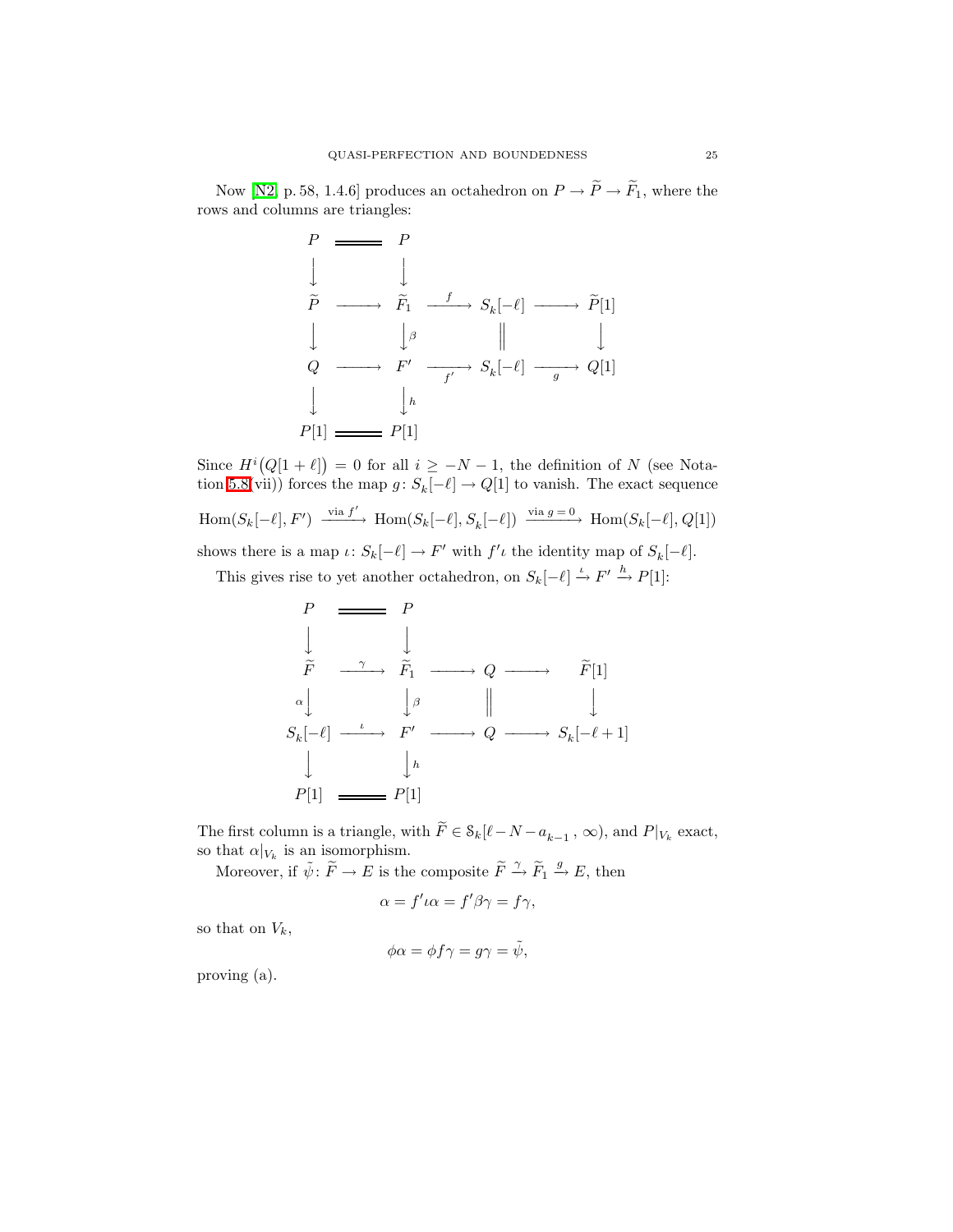Proof of (b).

Let  $\psi: F \to E|_{U_k}$  be a  $\mathbf{D}(U_k)$ -morphism. Since  $F' \in \mathcal{S}$ , there exists a complex  $\widetilde{F}' \in \mathcal{S}_k[m-N-a_{k-1}, \infty)$  and a  $\mathbf{D}(X)$ -morphism  $\widetilde{\psi}': \widetilde{F}' \to E$  whose restriction to  $U_k$  is isomorphic to the composite  $F' \to F \xrightarrow{\psi} E|_{U_k}$ . There results a triangle

$$
\widetilde{F}' \xrightarrow{\widetilde{\psi}'} E \xrightarrow{\gamma'} E' \longrightarrow \widetilde{F}'[1],
$$

and hence a commutative  $\mathbf{D}(U_k)$ -diagram (part of an octahedron):

$$
F' \longrightarrow F \longrightarrow F'' \longrightarrow F'[1]
$$
\n
$$
\parallel \qquad \psi \downarrow \qquad \qquad \downarrow g \qquad \qquad \parallel
$$
\n
$$
F' \longrightarrow E|_{U_k} \xrightarrow{\gamma'|_{U_k}} E'|_{U_k} \longrightarrow F'[1]
$$
\n
$$
\times \downarrow \qquad \qquad \downarrow h
$$
\n
$$
G \longrightarrow G
$$

Since  $F'' \in S$ , there is an  $\widetilde{F}'' \in \mathcal{S}_k[m-N-a_{k-1}, \infty)$  and a  $\mathbf{D}(X)$ -morphism  $\psi'' : F'' \to E'$  whose restriction to  $U_k$  is isomorphic to  $g : F'' \to E'|_{U_k}$ . So there is a triangle

$$
\widetilde{F}''\ \xrightarrow{\ \widetilde{\psi''}\ \ }E'\ \xrightarrow{\ \ \gamma''\ \ }E''\ \xrightarrow{\ \ \widetilde{F}''[1]\ ;
$$

whose restriction to  $U_k$  is isomorphic to

$$
F'' \xrightarrow{g} E'|_{U_k} \xrightarrow{h} G \xrightarrow{V''[1]}.
$$

The restriction to  $U_k$  of the composite  $E \xrightarrow{\gamma'} E' \xrightarrow{\gamma''} E''$  is isomorphic to the composite  $\chi: E|_{U_k} \xrightarrow{\gamma'|_{U_k}} E'|_{U_k} \xrightarrow{h} G$ . Completing  $\gamma''\gamma'$  to a triangle

$$
\widetilde{F} \xrightarrow{\tilde{\psi}} E \xrightarrow{\gamma''\gamma'} E'' \longrightarrow \widetilde{F}[1]
$$

and restricting to  $U_k$ , we obtain a triangle isomorphic to

$$
F \xrightarrow{\psi} E|_{U_k} \xrightarrow{\chi} G \xrightarrow{\qquad} \widetilde{F}[1] .
$$

That  $\widetilde{F} \in \mathcal{S}_k[m - N - a_{k-1}, \infty)$  follows from Remark [5.4\(](#page-14-1)v).